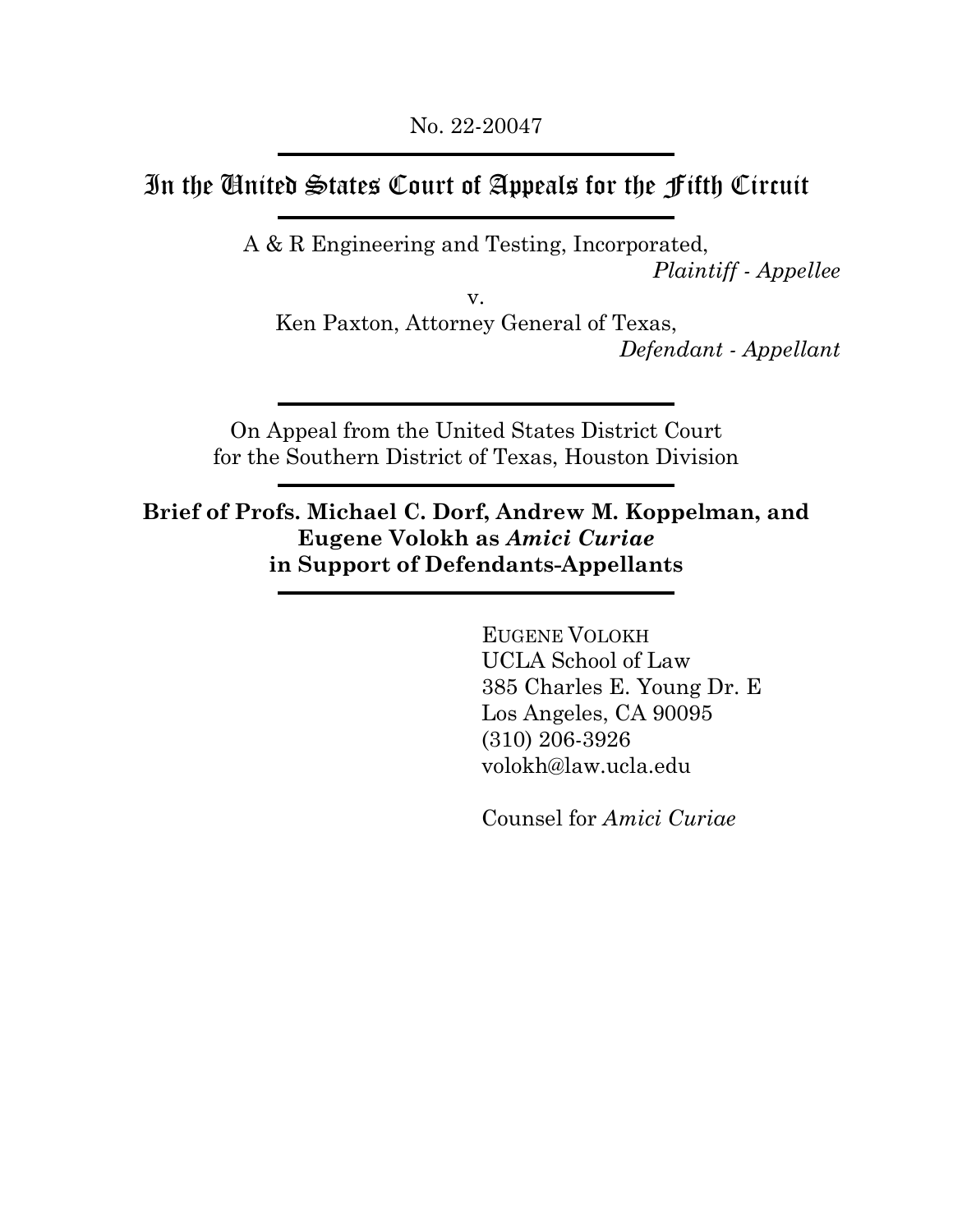### **Certificate of Interested Persons**

<span id="page-1-0"></span>I certify that these persons and entities as described in the fourth sen-

tence of Rule 28.2.1 have an interest in the outcome of this case:

# **Defendant-Appellant:**

Ken Paxton

# **Counsel for Defendant-Appellant Ken Paxton:**

Ken Paxton Brent Webster Judd E. Stone II Eric J. Hamilton William Sumner Macdaniel Benjamin Wallace Mendelson

### **Plaintiff-Appellee:**

A & R Engineering and Testing, Inc.

# **Counsel for Plaintiff-Appellee:**

Gadeir Ibrahim Abbas, Council on American-Islamic Relations (CAIR) Lena F. Masri, CAIR Justin Sadowsky, CAIR John Thomas Floyd III

# *Amici* **signing this brief:**

Michael C. Dorf Andrew M. Koppelman Eugene Volokh (who is also counsel for the *amici*)

> s/ Eugene Volokh Counsel of Record for *Amici Curiae*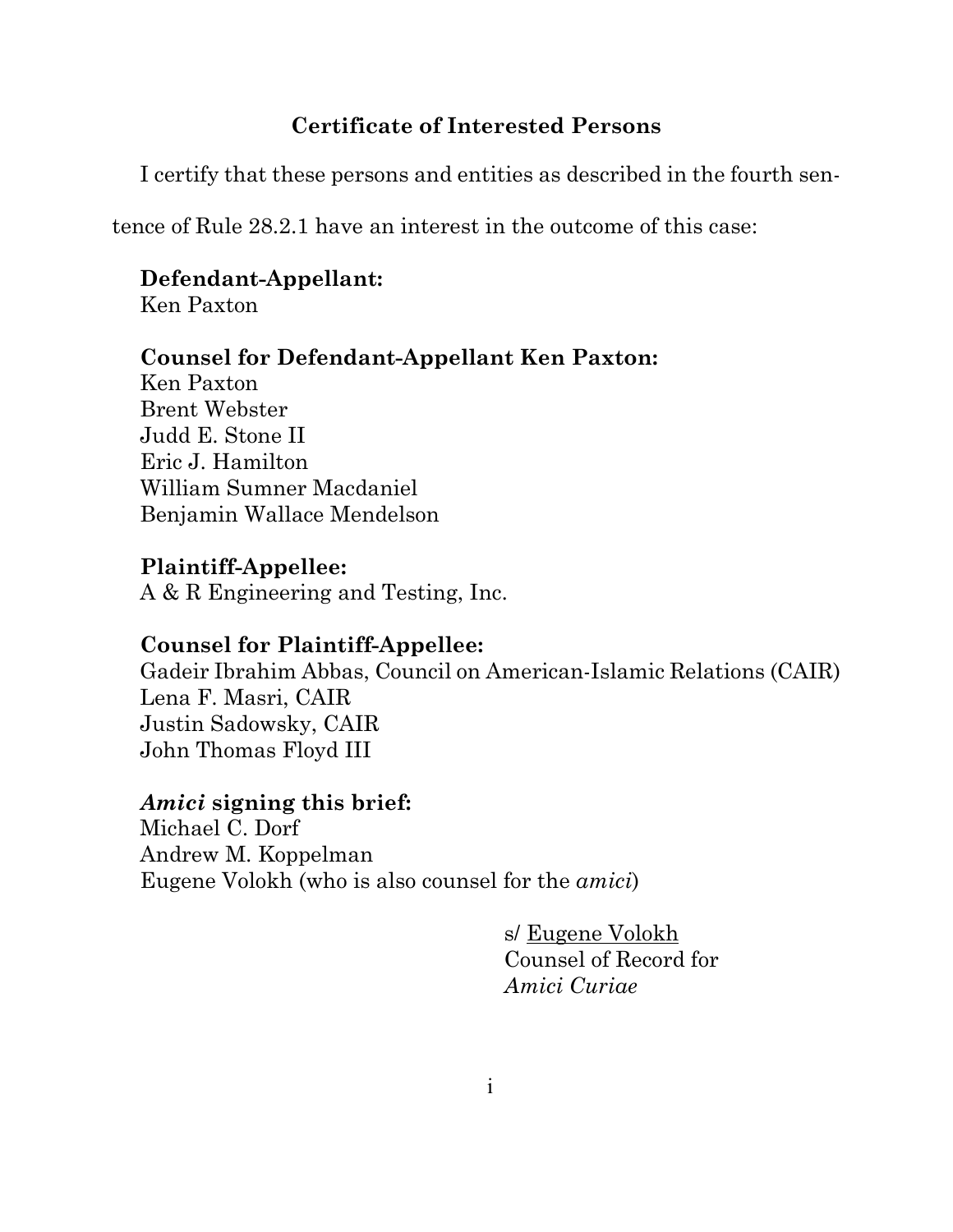# **Table of Contents**

<span id="page-2-0"></span>

| $I_{\cdot}$ |           | Refusals to deal are generally not protected by the First                                                                                                             |
|-------------|-----------|-----------------------------------------------------------------------------------------------------------------------------------------------------------------------|
|             |           | A. Rumsfeld v. FAIR rejected a claimed First Amendment right                                                                                                          |
|             | <b>B.</b> | NAACP v. Claiborne Hardware Co. protects speech<br>advocating lawful boycotts—it does not protect                                                                     |
|             | C.        | The Court's other cases reaffirm that the First Amendment<br>protects speech but does not protect refusals to deal<br>(whether politically motivated or otherwise) 12 |
|             | D.        | These principles apply to the whole range of restrictions on<br>refusals to deal, whether those restrictions are broad or                                             |
|             |           | II. Some refusals to deal may indeed be protected by the First<br>Amendment, but those are rare exceptions that call for as-                                          |
|             |           |                                                                                                                                                                       |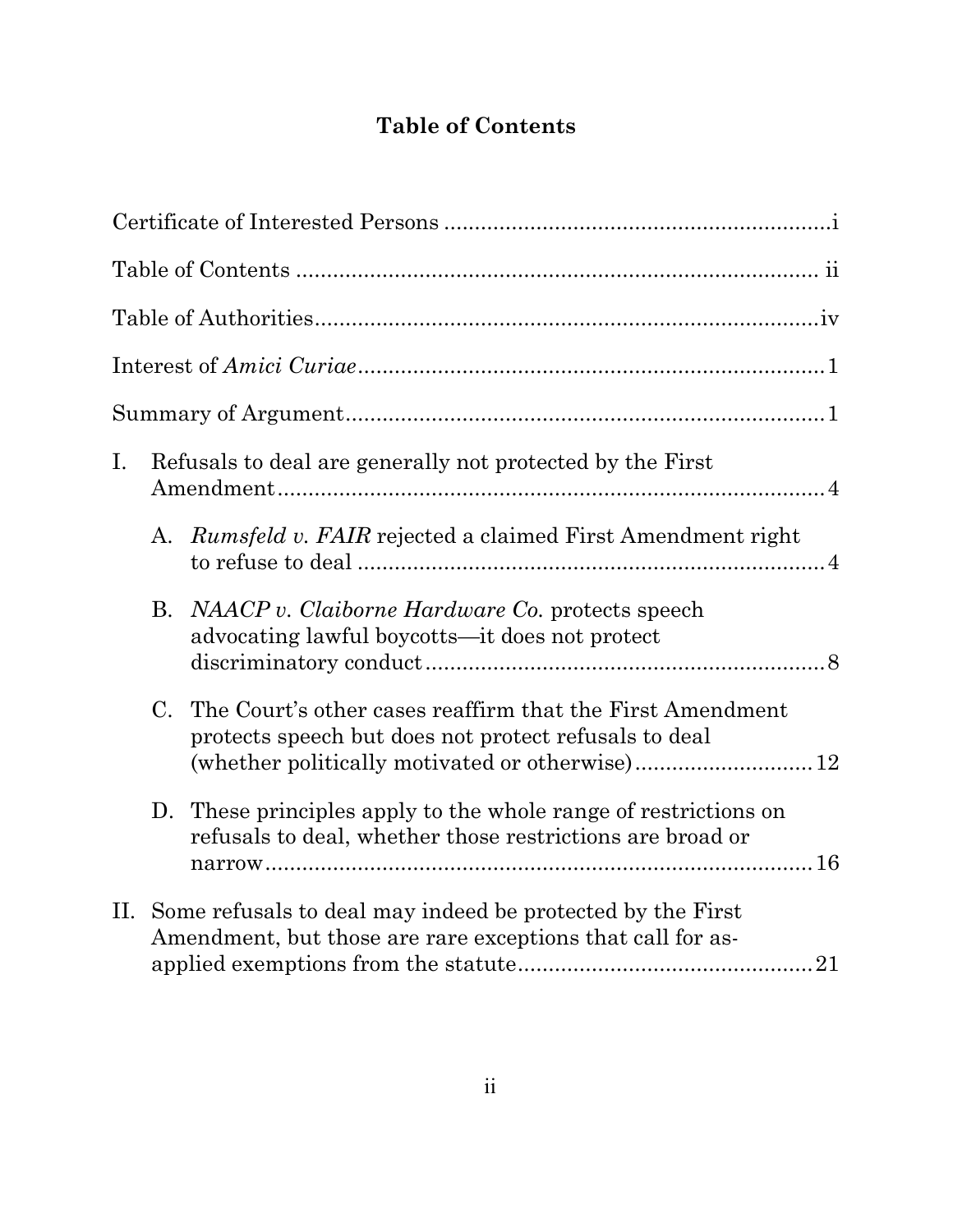| III. The restriction on "otherwise taking any action that is intended<br>to penalize, inflict economic harm on, or limit commercial<br>relations" should be read to cover economic actions, not |  |
|-------------------------------------------------------------------------------------------------------------------------------------------------------------------------------------------------|--|
|                                                                                                                                                                                                 |  |
|                                                                                                                                                                                                 |  |
|                                                                                                                                                                                                 |  |
|                                                                                                                                                                                                 |  |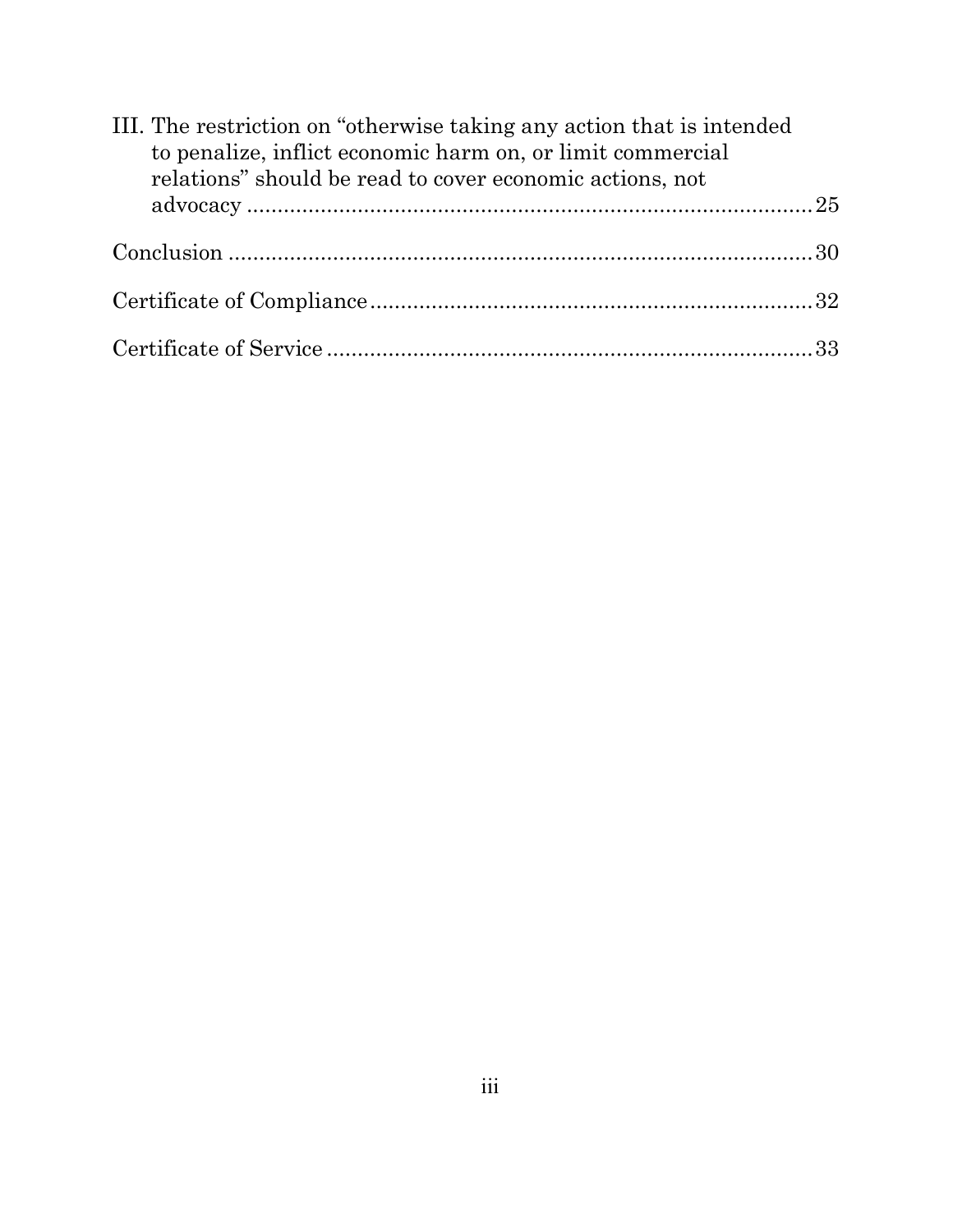# **Table of Authorities**

# <span id="page-4-0"></span>**Cases**

| <i>Binkowski v. State, 322 N.J. Super. 359 (App. Div. 1999) </i> 30 |
|---------------------------------------------------------------------|
|                                                                     |
| Circuit City Stores, Inc. v. Adams, 532 U.S. 105 (2001) 27, 28      |
| Clancy v. Office of Foreign Assets Control of U.S. Dep't of         |
|                                                                     |
| Claybrooks v. ABC, 898 F. Supp. 2d 986 (M.D. Tenn. 2012) 22, 24     |
|                                                                     |
| Eastern Railroad Presidents Conference v. Noerr Motor               |
| Edward J. DeBartolo Corp. v. Fla. Gulf Coast Bldg. & Const.         |
| FTC v. Superior Court Trial Lawyers Ass'n, 493 U.S. 411             |
|                                                                     |
| Hosanna-Tabor Evangelical Lutheran Church & School v.               |
| International Longshoremen's Ass'n v. Allied International,         |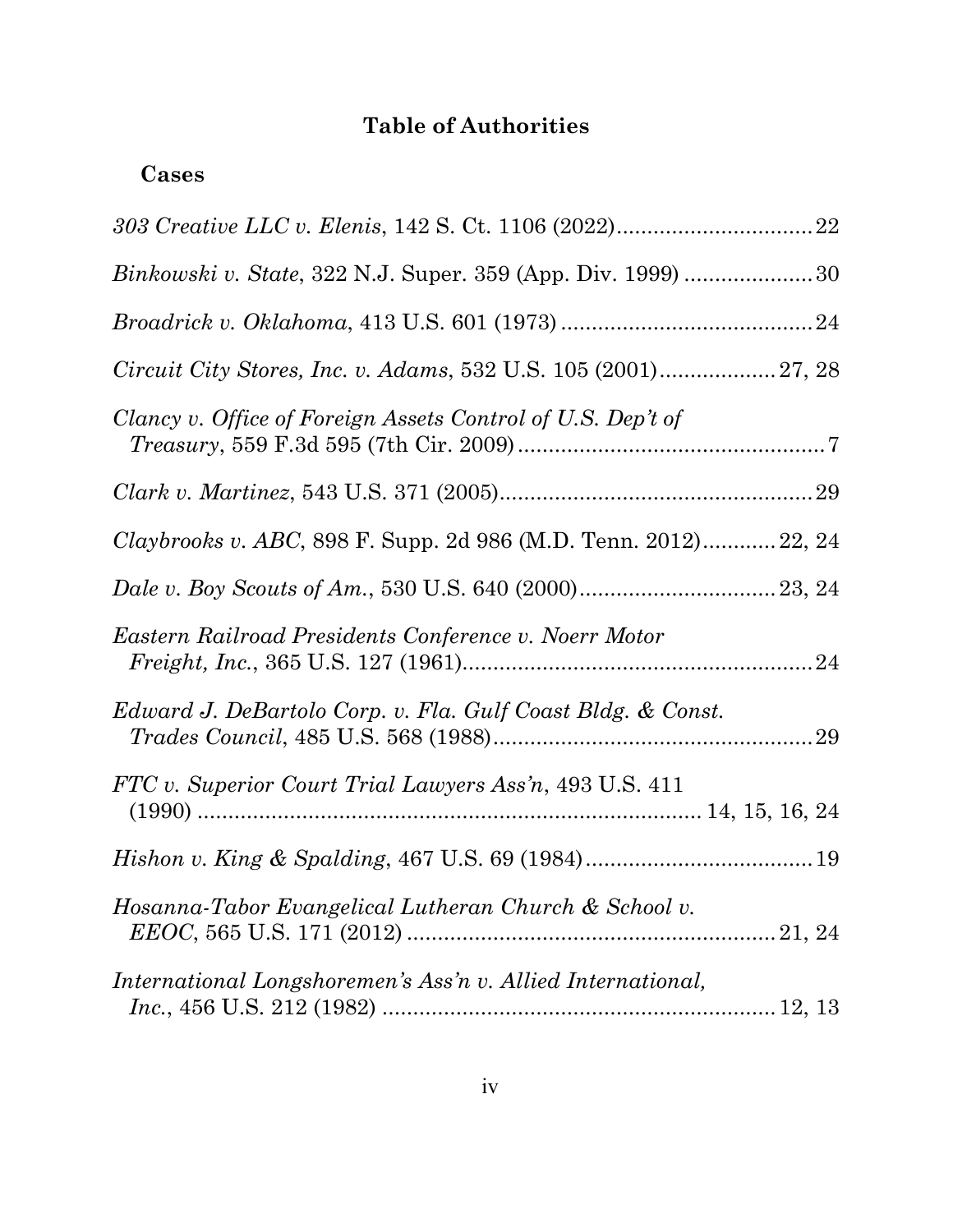| Nelson v. McClatchy Newspapers, Inc., 936 P.2d 1123 (Wash.                                                                 |  |
|----------------------------------------------------------------------------------------------------------------------------|--|
| Norfolk & W. Ry. Co. v. Am. Train Dispatchers Ass'n, 499                                                                   |  |
|                                                                                                                            |  |
| Princeton Taxi Owners' Ass'n v. Mayor & Council of Borough<br>of Princeton, 362 A.2d 42 (N.J. Super. Ct. App. Div. 1976)17 |  |
|                                                                                                                            |  |
|                                                                                                                            |  |
|                                                                                                                            |  |
|                                                                                                                            |  |
| United Mine Workers of Am. v. Pennington, 381 U.S. 657                                                                     |  |
| Washington State Dep't of Soc. & Health Servs. v.<br><i>Guardianship Estate of Keffeler, 537 U.S. 371 (2003) </i> 28, 29   |  |
|                                                                                                                            |  |
| <b>Statutes, Rules, and Executive Orders</b>                                                                               |  |
|                                                                                                                            |  |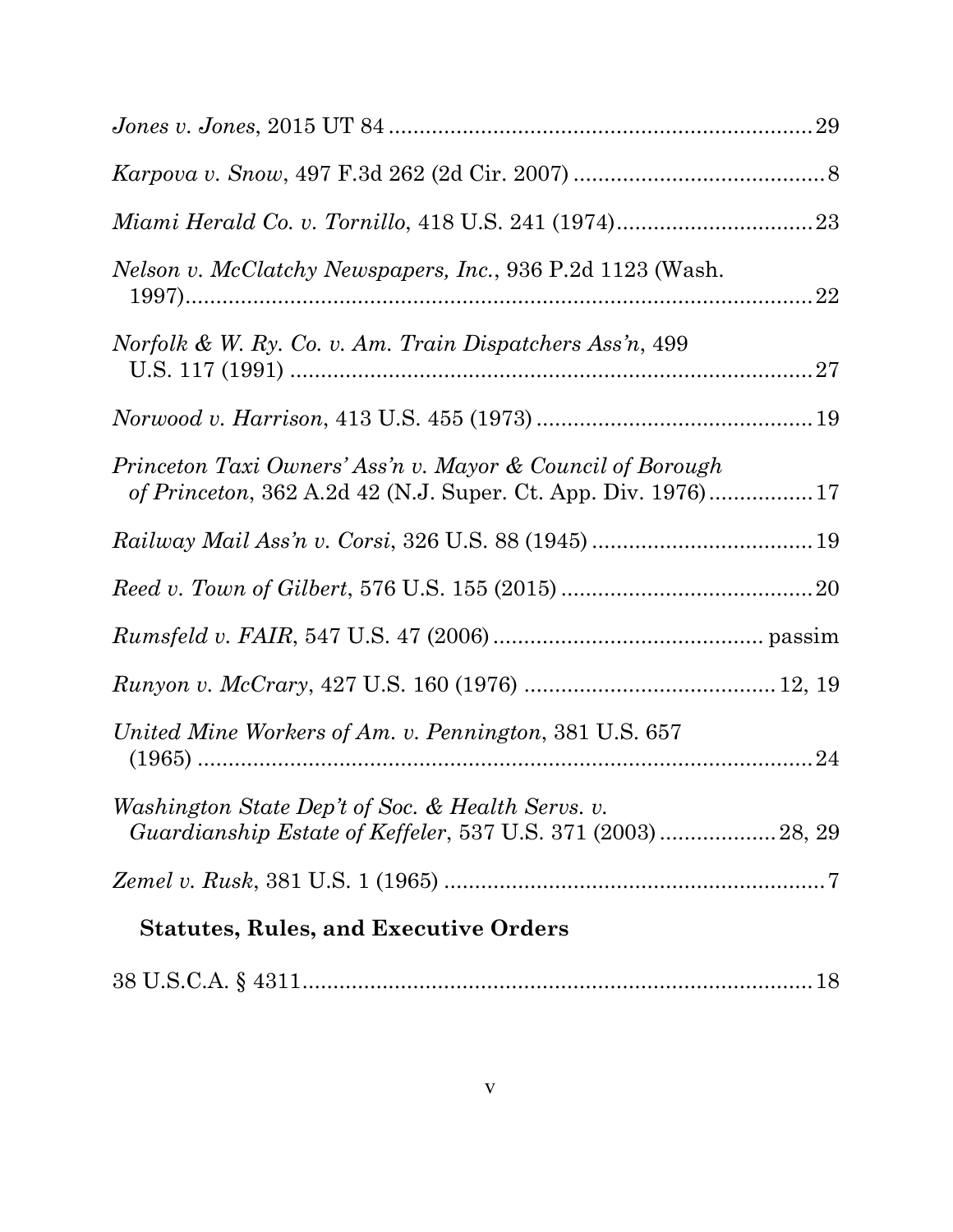| Equal Employment Opportunity, Exec. Order No. 11246              |  |
|------------------------------------------------------------------|--|
|                                                                  |  |
|                                                                  |  |
|                                                                  |  |
|                                                                  |  |
| Title IX of the Education Amendments of 1972, 20 U.S.C.A.        |  |
| Title VI of the Civil Rights Act of 1964, 42 U.S.C.A. §§ 2000d   |  |
| Vietnam-Era Veterans Readjustment Assistance Act, 38             |  |
| <b>Other Authorities</b>                                         |  |
| Anand Ghiridharadas, <i>Boycotts Minus the Pain</i> , N.Y. Times |  |
| Antonin Scalia & Bryan A. Garner, Reading Law: The               |  |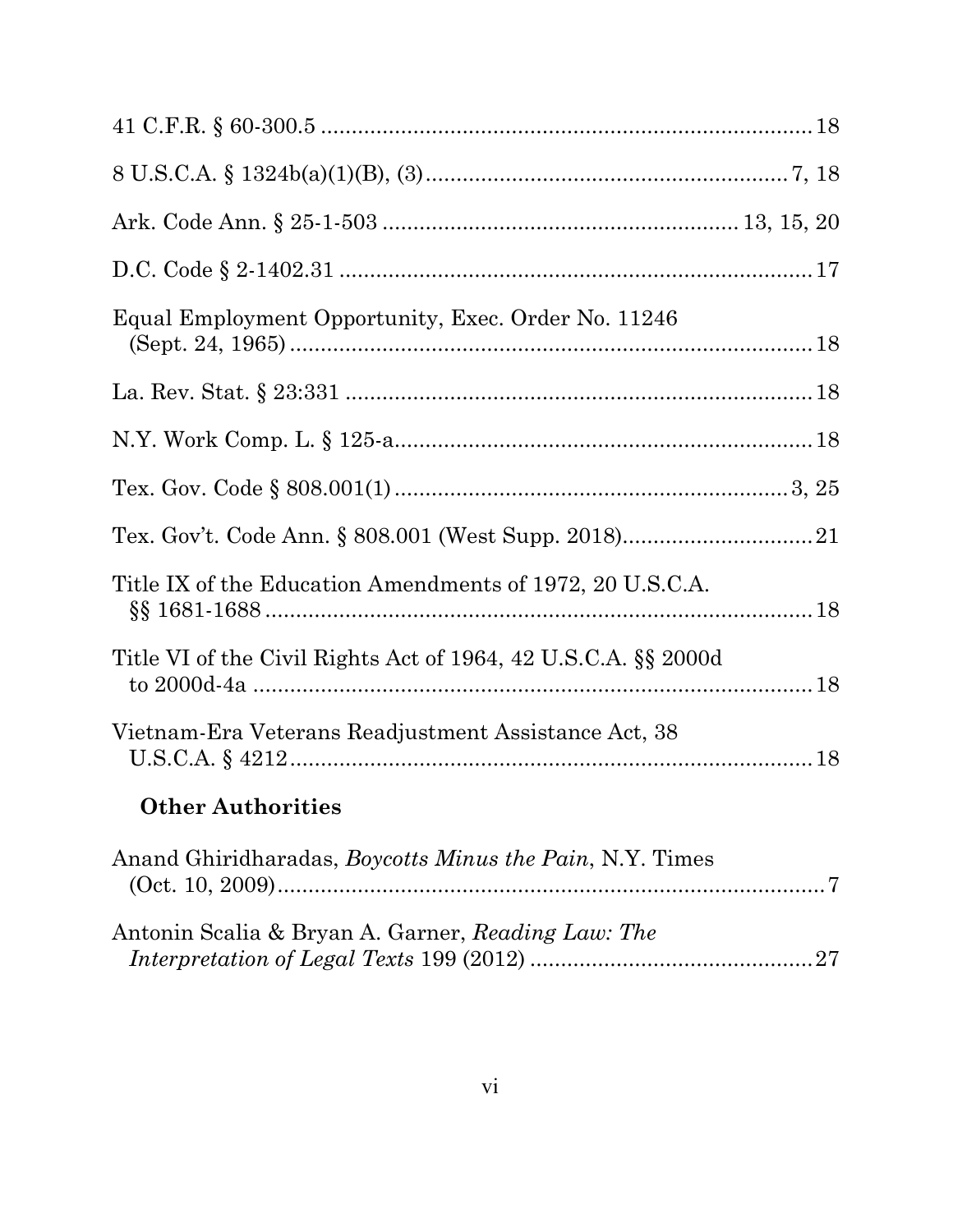| Brief for Ass'n of Am. Law Schools as Amicus Curiae in<br>Support of Respondents, <i>Rumsfeld v. FAIR</i> , 547 U.S. 47 |  |
|-------------------------------------------------------------------------------------------------------------------------|--|
|                                                                                                                         |  |
| Brief for Respondents, <i>Rumsfeld v. FAIR</i> , 547 U.S. 47 (2006)                                                     |  |
| Remarks by the President at Signing of Executive Order on<br>LGBT Workplace Discrimination [Exec. Order No. 13672]      |  |
|                                                                                                                         |  |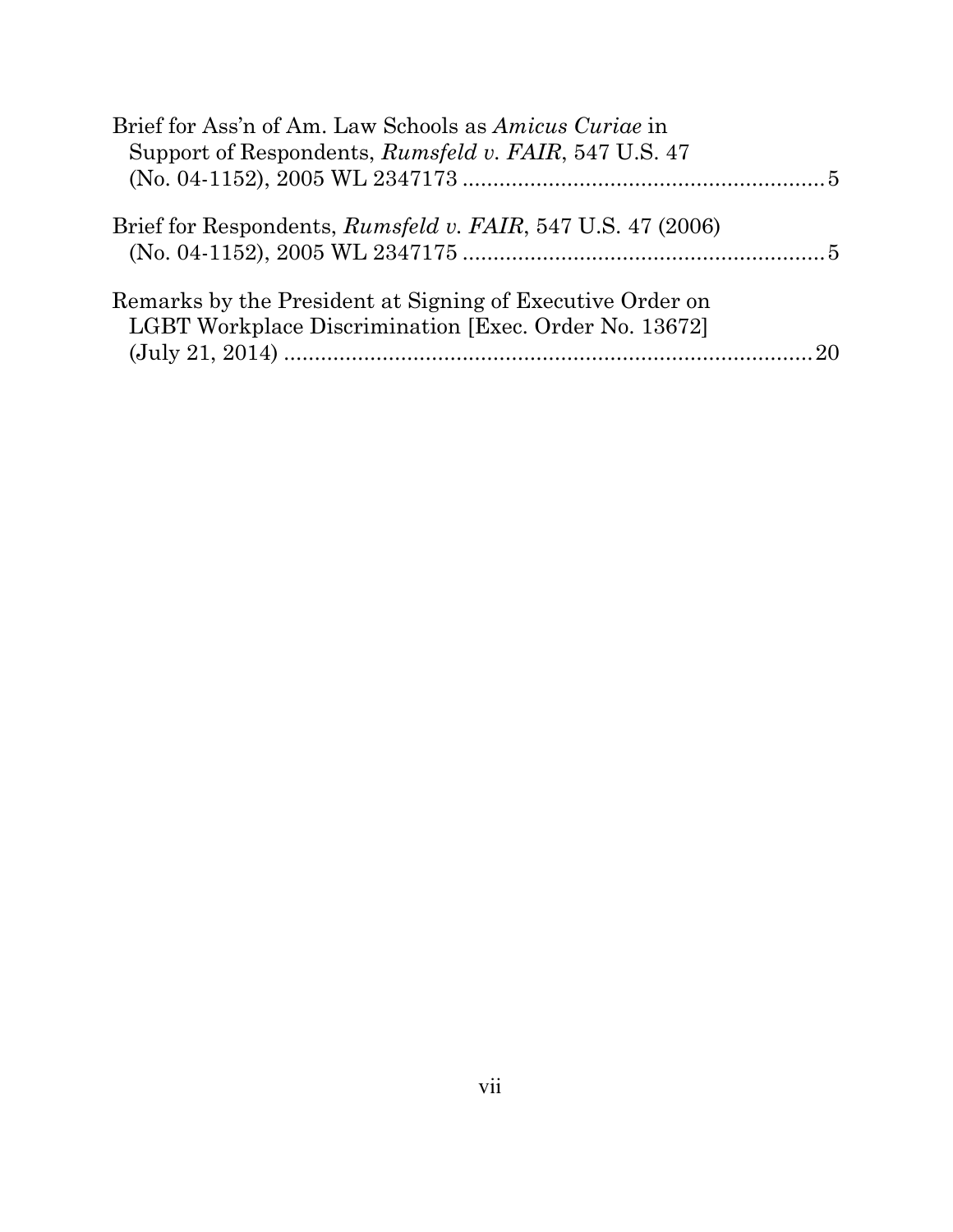#### **Interest of** *Amici Curiae*[1](#page-8-2)

<span id="page-8-0"></span>Michael C. Dorf (Cornell Law School), Andrew M. Koppelman (Northwestern University Pritzker School of Law), and Eugene Volokh (UCLA School of Law) have all written extensively about First Amendment law. Their interest in this case is solely in offering an impartial analysis of the relevant First Amendment principles. They express no opinion in this brief on standing, sovereign immunity, or mootness.

#### **Summary of Argument**

<span id="page-8-1"></span>Decisions not to buy or sell goods or services are generally not protected by the First Amendment. That is the necessary implication of *Rumsfeld v. FAIR*, 547 U.S. 47 (2006), and it is the foundation of the wide range of antidiscrimination laws, public accommodation laws, and common carrier laws throughout the nation.

<span id="page-8-2"></span><sup>&</sup>lt;sup>1</sup> No party or party's counsel has authored this brief in whole or in part, or contributed money that was intended to fund preparing or submitting the brief. No person has contributed money that was intended to fund preparing or submitting the brief, except that UCLA School of Law paid the expenses involved in filing this brief. All parties have consented to the filing of this brief.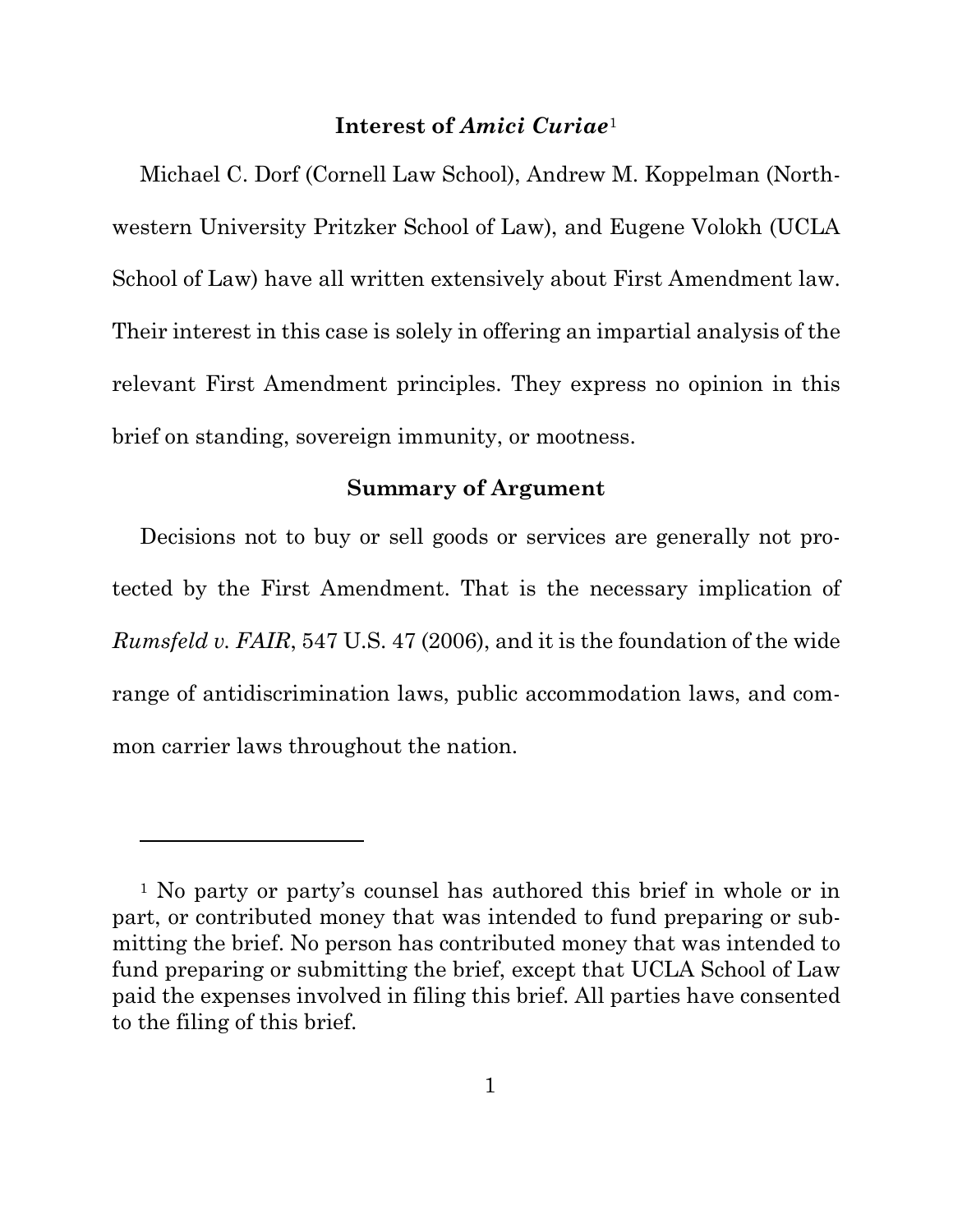Thus, for instance:

- A limousine driver has no First Amendment right to refuse to serve a same-sex wedding party, even if he describes this as a boycott of same-sex weddings (or part of a nationwide boycott of such weddings by like-minded citizens).
- A store has no First Amendment right to refuse to sell to Catholics, even if it describes this as a boycott of people who provide support for the Catholic Church.
- An employer in a jurisdiction that bans political affiliation discrimination has no First Amendment right to refuse to hire Democrats, even if it describes such discrimination as a boycott.
- An employer that is required to hire employees regardless of union membership has no First Amendment right to refuse to hire union members on the grounds that it is boycotting the union.
- A cab driver who is required to serve all passengers has no First Amendment right to refuse to take people who are visibly carrying Israeli merchandise.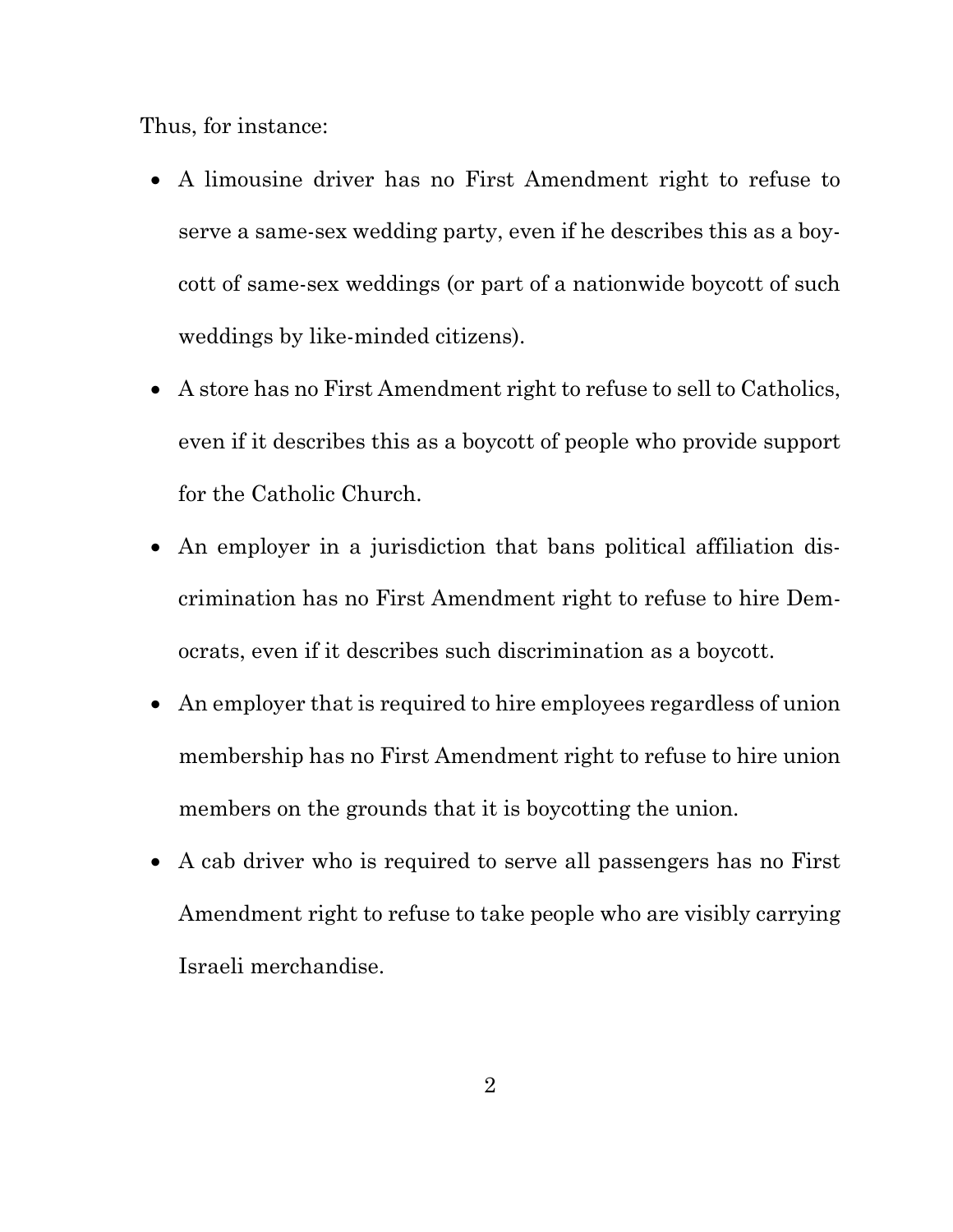Of course, all these people would have every right to speak out against same-sex weddings, Catholicism, the Democratic Party, unions, and Israel. That would be speech, which is indeed protected by the First Amendment. For this reason, this Court should interpret "otherwise taking any action that is intended to penalize, inflict economic harm on, or limit commercial relations," Tex. Gov. Code § 808.001(1), as covering only commercial conduct such as that listed in the preceding phrases ("refusing to deal with" and "terminating business activities with"), and not extending to advocacy.

But as a general matter, a decision not to do business with someone, even when it is politically motivated (and even when it is part of a broader political movement), is not protected by the First Amendment. And though people might have the First Amendment right to discriminate (or boycott) in some unusual circumstances—for instance when they refuse to participate in distributing or creating speech they disapprove of—that is a basis for a narrow as-applied challenge, not a facial one. For this reason, Tex. Gov. Code § 2271 is constitutional, as are contracts based on that provision.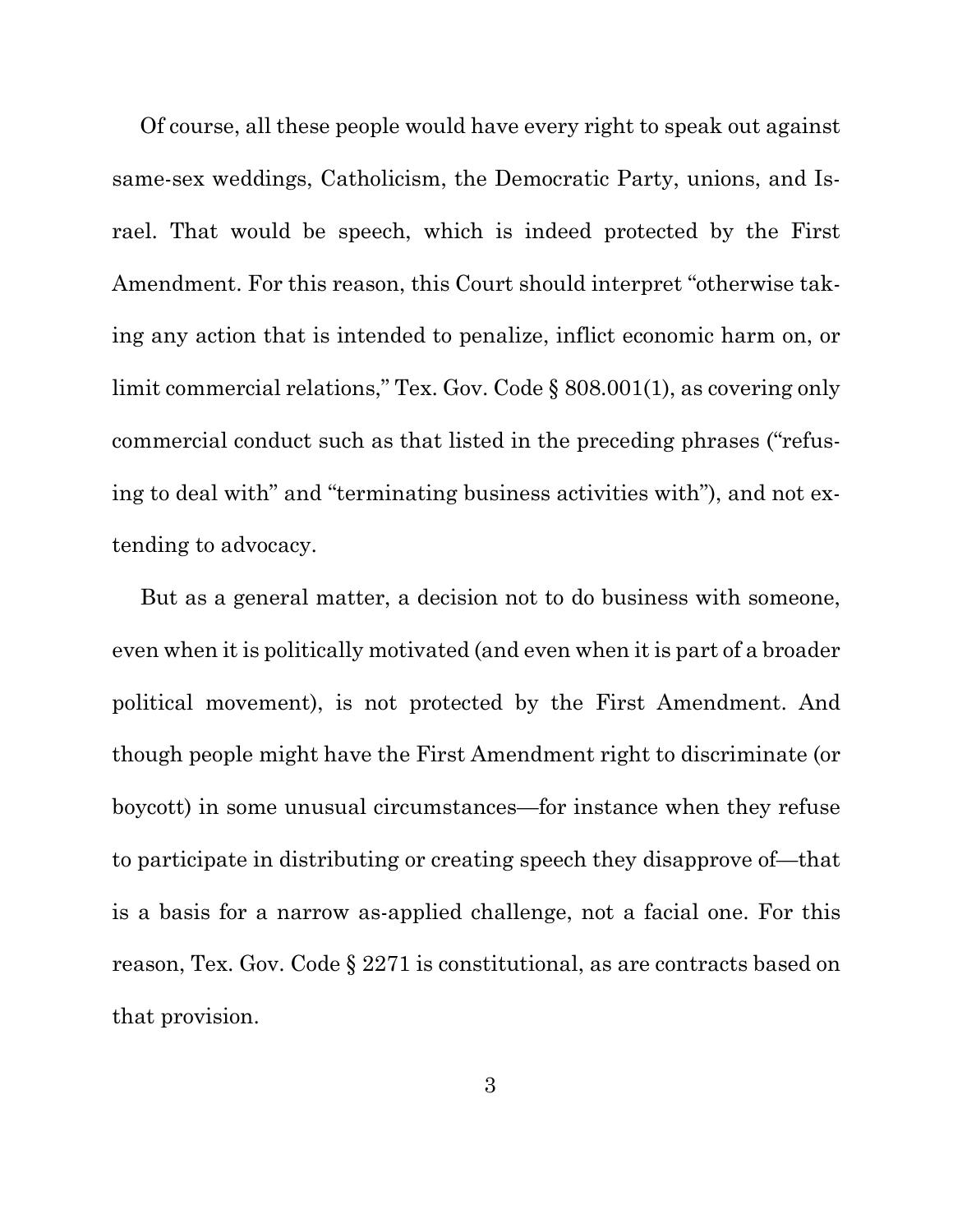#### <span id="page-11-0"></span>**I. Refusals to deal are generally not protected by the First Amendment**

#### <span id="page-11-1"></span>**A.** *Rumsfeld v. FAIR* **rejected a claimed First Amendment right to refuse to deal**

In *Rumsfeld*, the Supreme Court rejected the argument that a law school had a First Amendment right to refuse to allow military recruiters on its property—which is to say, the Court rejected the argument that law schools could engage in a limited boycott of such recruiters.

Such a refusal to allow military recruiters, the Court held, "is not inherently expressive." 547 U.S. at 64. Law schools' "treating military recruiters differently from other recruiters" was "expressive only because the law schools accompanied their conduct with speech explaining it." *Id.*  at 66. "The expressive component of a law school's actions is not created by the conduct itself but by the speech that accompanies it." *Id.* Because of that, Congress could restrict such discrimination against military recruiters without violating the First Amendment. *Id.* 

"[I]f an individual announces that he intends to express his disapproval of the Internal Revenue Service by refusing to pay his income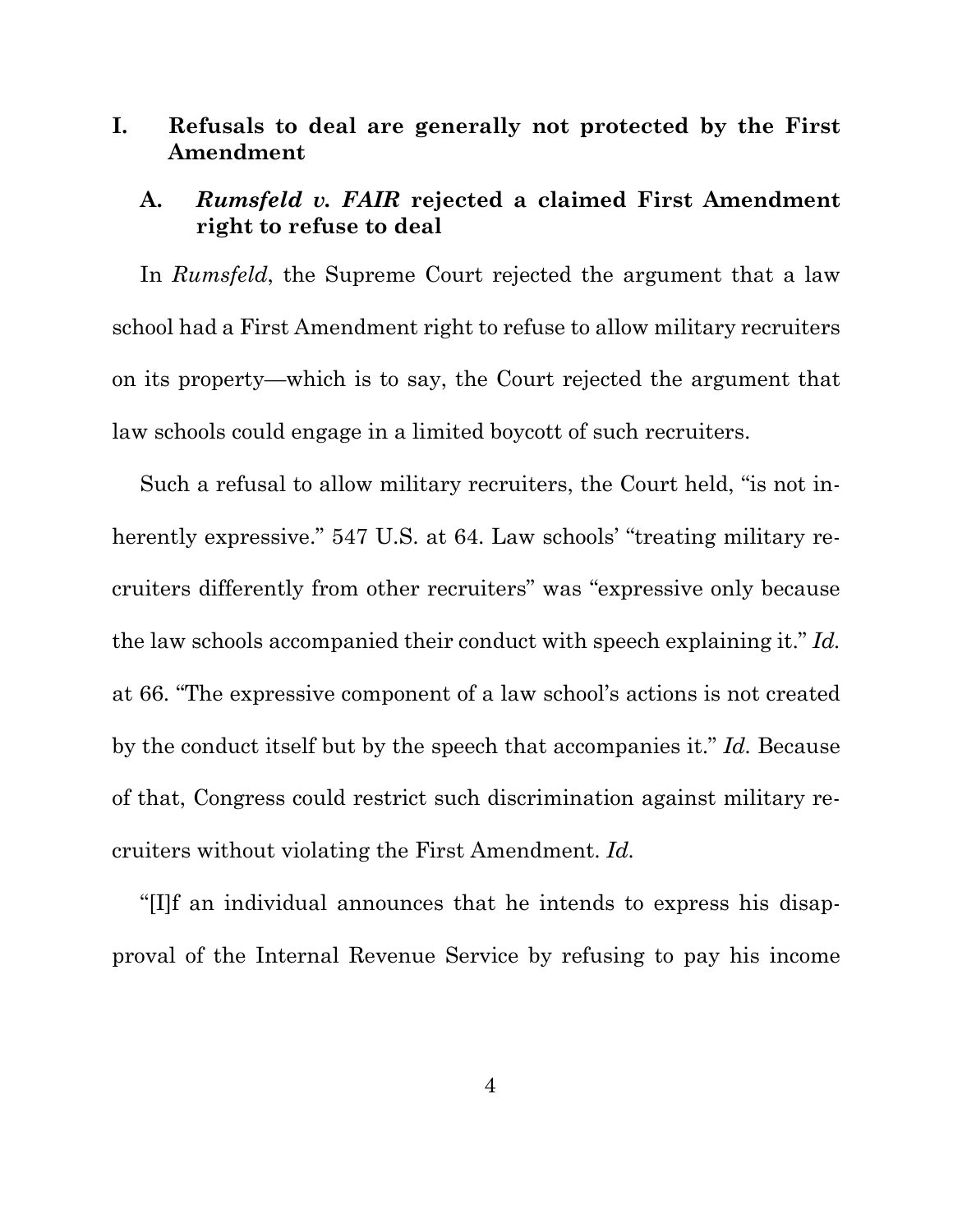taxes," *id.*, that announcement offers no basis for applying First Amendment scrutiny to the nonpayment of taxes. Likewise, if a university announces that it is expressing disapproval of the military's Don't-Ask-Don't-Tell policy by excluding the military from on-campus recruiting, that announcement offers no basis for applying First Amendment scrutiny to this exclusion. *Id.*

What the universities wanted to do in *Rumsfeld*—"restrict military recruiting on their campuses because they object to the policy Congress has adopted with respect to homosexuals in the military," 547 U.S. at 52 was quite similar to boycotts of Israel: it consisted of refusing to deal with certain people or entities (the military and its recruiters) "because they object to the[ir] polic[ies]," *id.* Indeed, even FAIR itself characterized the universities' actions as "a limited sort of boycott of any institution that discriminates." Brief for Respondents, *Rumsfeld v. FAIR*, 547 U.S. 47 (2006) (No. 04-1152), 2005 WL 2347175, \*29; *see also* Brief for Ass'n of Am. Law Schools as *Amicus Curiae* in Support of Respondents, *Rumsfeld v. FAIR*, 547 U.S. 47 (No. 04-1152), 2005 WL 2347173, \*28 ("AALS and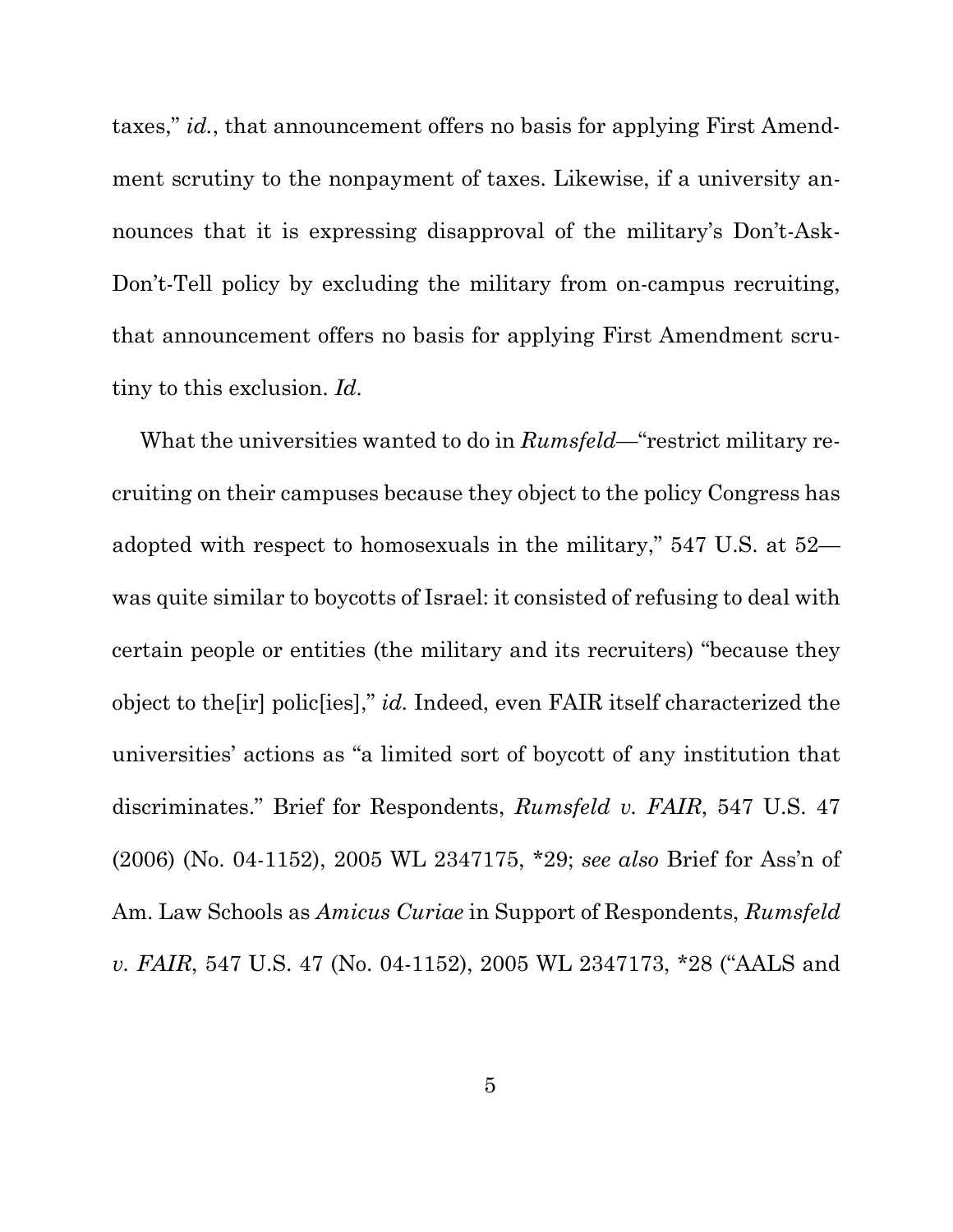its members have chosen to convey their message of tolerance and equality through a policy prohibiting discriminatory recruiting—in the timehonored tradition of 'nonviolent, politically motivated boycott designed to force governmental and economic change'" (quoting *NAACP v. Claiborne Hardware Co.*, 458 U.S. 886, 914 (1982)). The *Rumsfeld* Court rejected this claimed First Amendment right.

The same applies to boycotts of Israel, as the District Court correctly recognized, ROA 18: An observer who sees a company dealing with a non-Israeli business, and not with an Israeli business, can only perceive a political message when the company accompanies its conduct with speech explaining it.

This simply reflects a well-established principle: The First Amendment does not generally protect liberty of contract, whether or not one's choices about whom to deal with are political. "Boycott" is just another term for refusal to contract, at least when that is part of some organized movement. There are also "buycotts," which are deliberate choices to contract with particular entities, and which are likewise not protected by the First Amendment, regardless of whether the contracting decision has a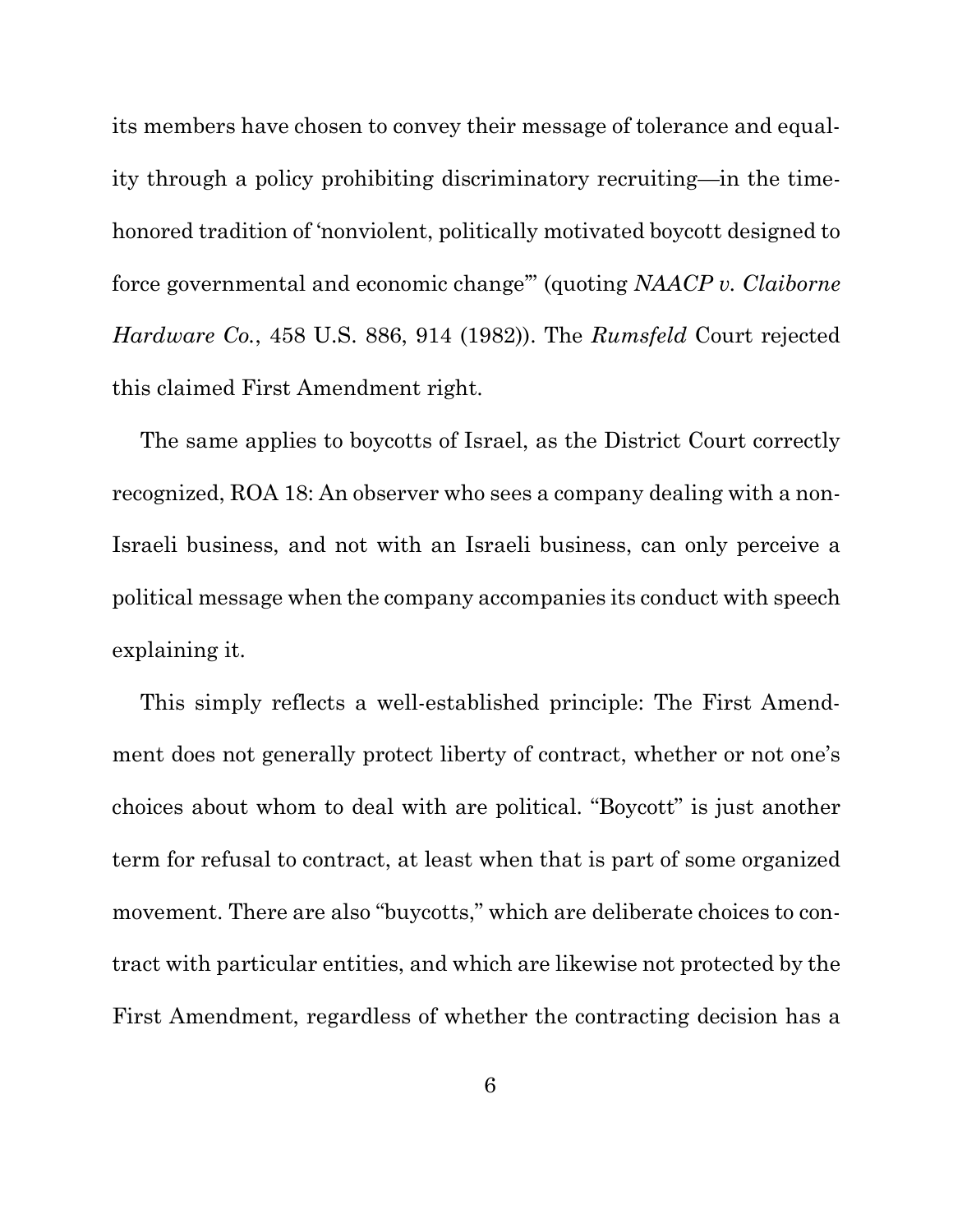political motivation.[2](#page-14-0) Using such terms to refer to one's commercial choices does not create a First Amendment right to contract, or not to contract. People equally lack a First Amendment right, for instance,

- $\bullet$  to illegally refuse to hire lawful permanent residents,<sup>[3](#page-14-1)</sup> even if such a refusal is aimed at sending an anti-immigrant message;
- to illegally hire aliens who lack work authorization, even if such a refusal is aimed at sending a pro-open-borders message;
- to do business with North Korean entities (if a law forbids that), even if such dealing is aimed at sending what they see as a propeace message;[4](#page-14-2)

<span id="page-14-0"></span><sup>2</sup> *See, e.g.*, Anand Ghiridharadas, *Boycotts Minus the Pain*, N.Y. Times (Oct. 10, 2009), http://www.nytimes.com/2009/10/11/weekinreview/11giridharadas.html ("Political consumption is not new ․ . . . What is new is that boycotting is surrendering to buycotting, the sending of positive, not just negative, signals; and that it is practiced increasingly by mainstream shoppers, not just die-hard activists.").

<sup>3</sup> Title 8 U.S.C.A. § 1324b(a)(1)(B), (3) bans such discrimination.

<span id="page-14-2"></span><span id="page-14-1"></span><sup>4</sup> *See Zemel v. Rusk*, 381 U.S. 1, 16-17 (1965) (rejecting First Amendment challenge to a ban on passports for travel to Cuba); *Clancy v. Office of Foreign Assets Control of U.S. Dep't of Treasury*, 559 F.3d 595, 605 (7th Cir. 2009) (rejecting First Amendment challenge to sanctions on travel to Iraq during Saddam Hussein's rule, even when the challenger "maintains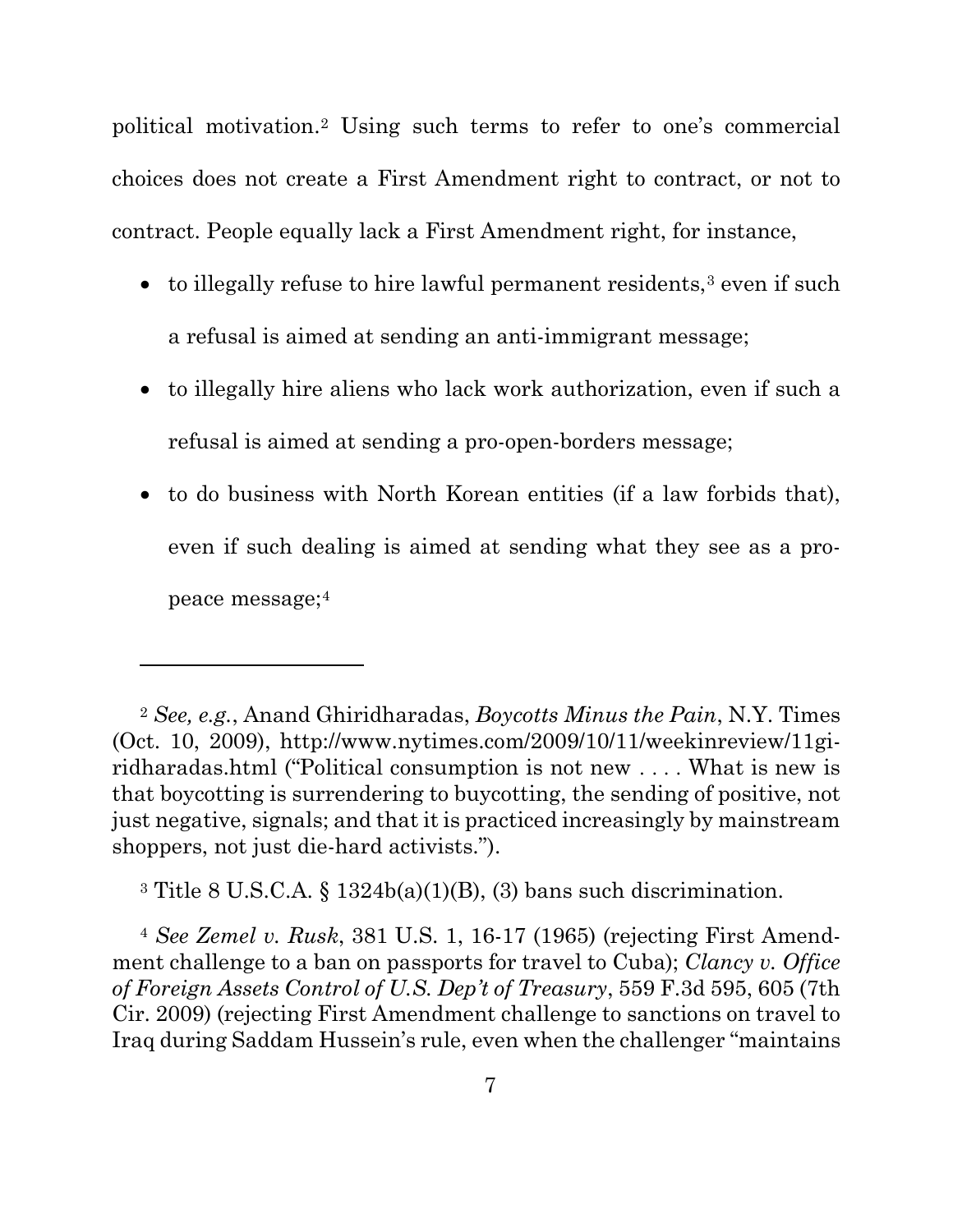• to refuse to do business with Israeli entities (if a law forbids that), even if such a refusal is aimed at sending a pro-Palestinian-rights message.

#### <span id="page-15-0"></span>**B.** *NAACP v. Claiborne Hardware Co.* **protects speech advocating lawful boycotts—it does not protect discriminatory conduct**

Of course, boycotts are usually accompanies by speech—people urging others to join the boycott or organizing in groups that promote the boycott. Like other advocacy, advocacy of boycotts is generally constitutionally protected: *NAACP v. Claiborne Hardware Co.* made that clear, in noting that "peaceful picketing," "marches," "urg[ing others] to join the common cause," "support[ing the boycott] by speeches," "threats of social ostracism," and gathering and publishing the names of those who refuse

he traveled to Iraq to express his belief in peace and his protest against government action that would harm innocent Iraqi citizens"); *Karpova v. Snow*, 497 F.3d 262, 266, 272 (2d Cir. 2007) (likewise, as to person who traveled to Iraq to "act as [a] human shield[]" and thus help "bring attention to the fact that the United States allegedly had bombed civilian infrastructure in Iraq during the 1990 Gulf War"). These cases concluded that the restrictions targeted action, not speech, so the courts saw no need to apply heightened scrutiny.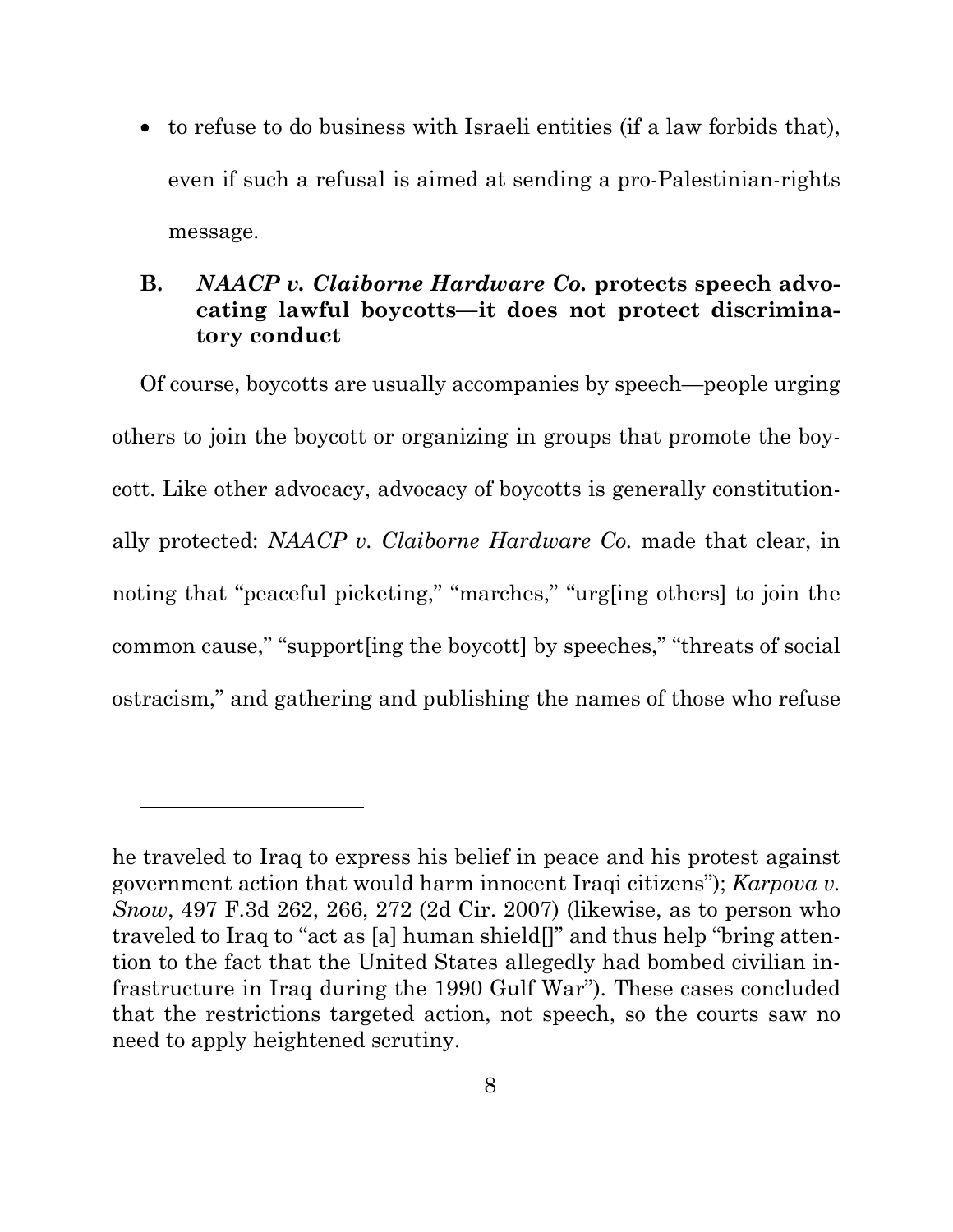to join were all "safeguarded by the First Amendment." 458 U.S. 886, 907, 909, 910, 933 (1982).

But *Claiborne Hardware* had no occasion to decide whether a person's not dealing with someone based on that someone's race was itself protected by the First Amendment, because it was clear that Mississippi law did not prohibit such private choices not to deal. Under Mississippi law, whites could generally refuse to deal with blacks, and blacks could refuse to deal with whites. Nor was the boycott banned by general prohibitions on "concerted refusal to deal," "secondary boycotts," or "restraint[s] of trade." *Id.* at 891 n.7, 894, 915.

Indeed, *Claiborne Hardware* expressly reserved the question whether a boycott "designed to secure aims that are themselves prohibited by a valid state law" is constitutionally protected. *Id.* at 915 n.49. It follows that the question whether a boycott that involved refusals to deal that were themselves prohibited by a valid state law—a law that targeted conduct rather than speech—was also not resolved by *Claiborne Hardware*. And in *Rumsfeld*, the Court did resolve the issue: a boycott by universities of military recruiters could be outlawed outright, 547 U.S. at 60, and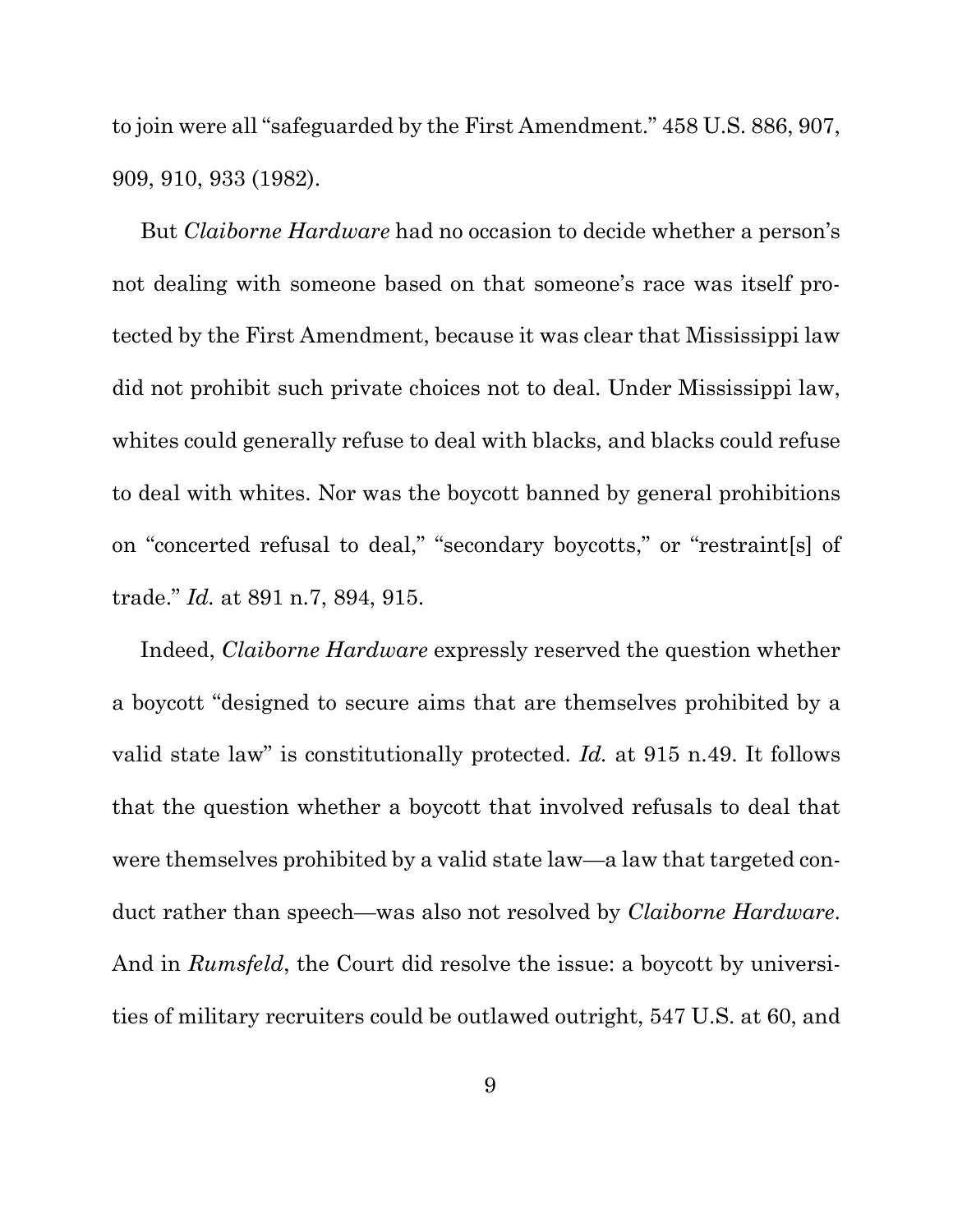certainly could be penalized by withdrawal of government funds as well, *id.*

To be sure, the statement in *Claiborne Hardware* that "Petitioners withheld their patronage from the white establishment of Claiborne County," 458 U.S. at 918, was followed by the statement that, "While the State legitimately may impose damages for the consequences of violent conduct, it may not award compensation for the consequences of nonviolent, protected activity. Only those losses proximately caused by unlawful conduct may be recovered." *Id.* But the focus of this discussion in *Claiborne Hardware* was on requiring that a tort verdict allegedly based on violent actions was indeed based solely on violent actions; the only "unlawful conduct" at issue in the case was violent conduct, because discriminatory purchasing decisions were not unlawful in 1960s Mississippi. The *Claiborne Hardware* Court did not purport to hold that race-based "with[holding of] patronage" is constitutionally protected—and of course antidiscrimination law routinely and constitutionally forbids withholding business relations based on race, religion, sexual orientation, national origin, and more.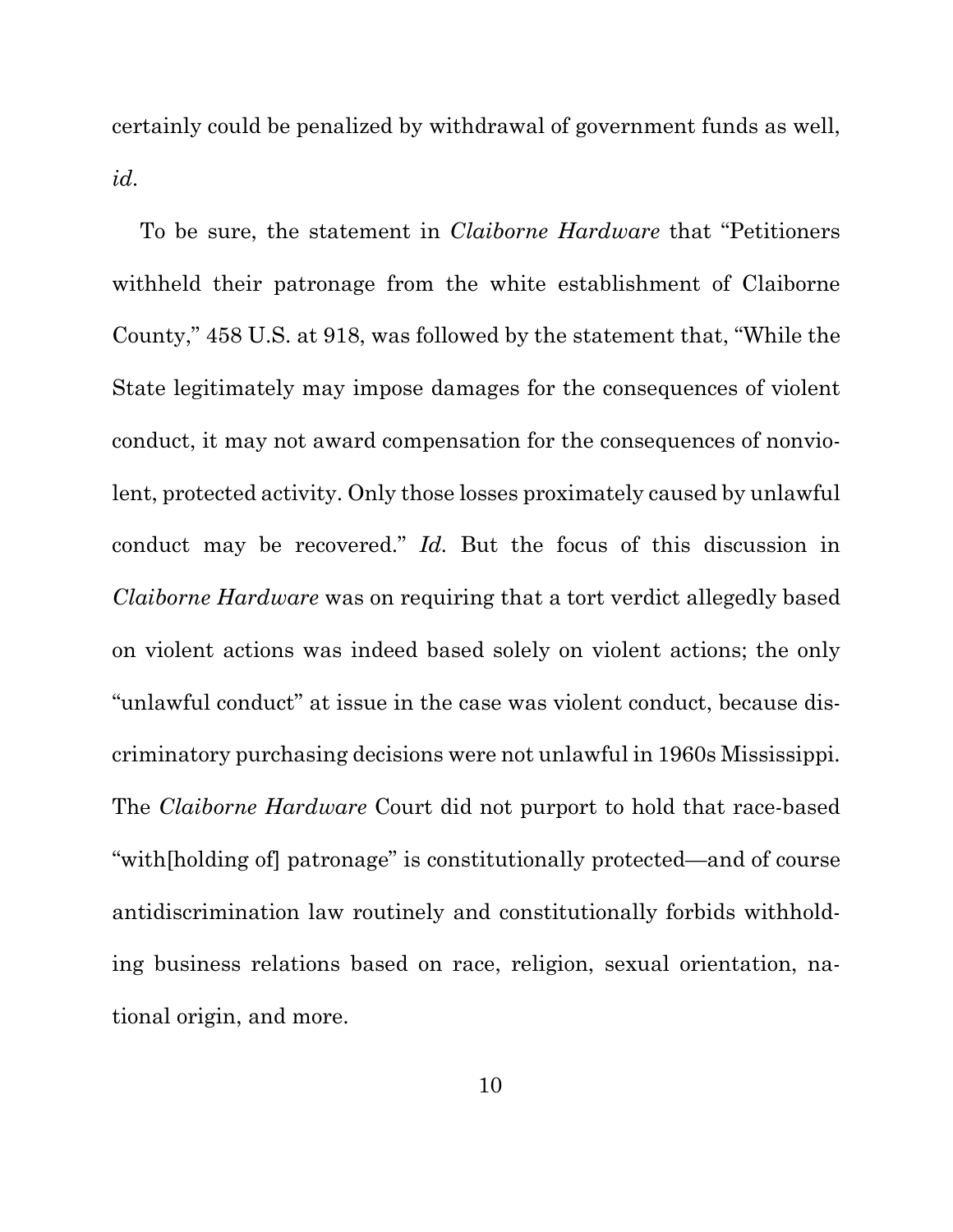Nor can such normal antidiscrimination laws be distinguished from other boycotts on the grounds that they bar discrimination in selling goods and services rather than in buying goods and services. There is no real economic difference between a purchase and a sale (or, for that matter, barter): Both involve economic transactions that trade something for something else.

There is likewise no First Amendment difference between discrimination in buying and selling. An employer's decision to discriminate in hiring is not protected by the First Amendment, for instance, even though the employer is a "consumer" of labor, paying money for labor the way that consumers pay money for other services. There may be good policy reasons not to apply antidiscrimination laws to certain transactions (such as a person's decisions whether to buy goods and nonlabor services); but they are not First Amendment reasons.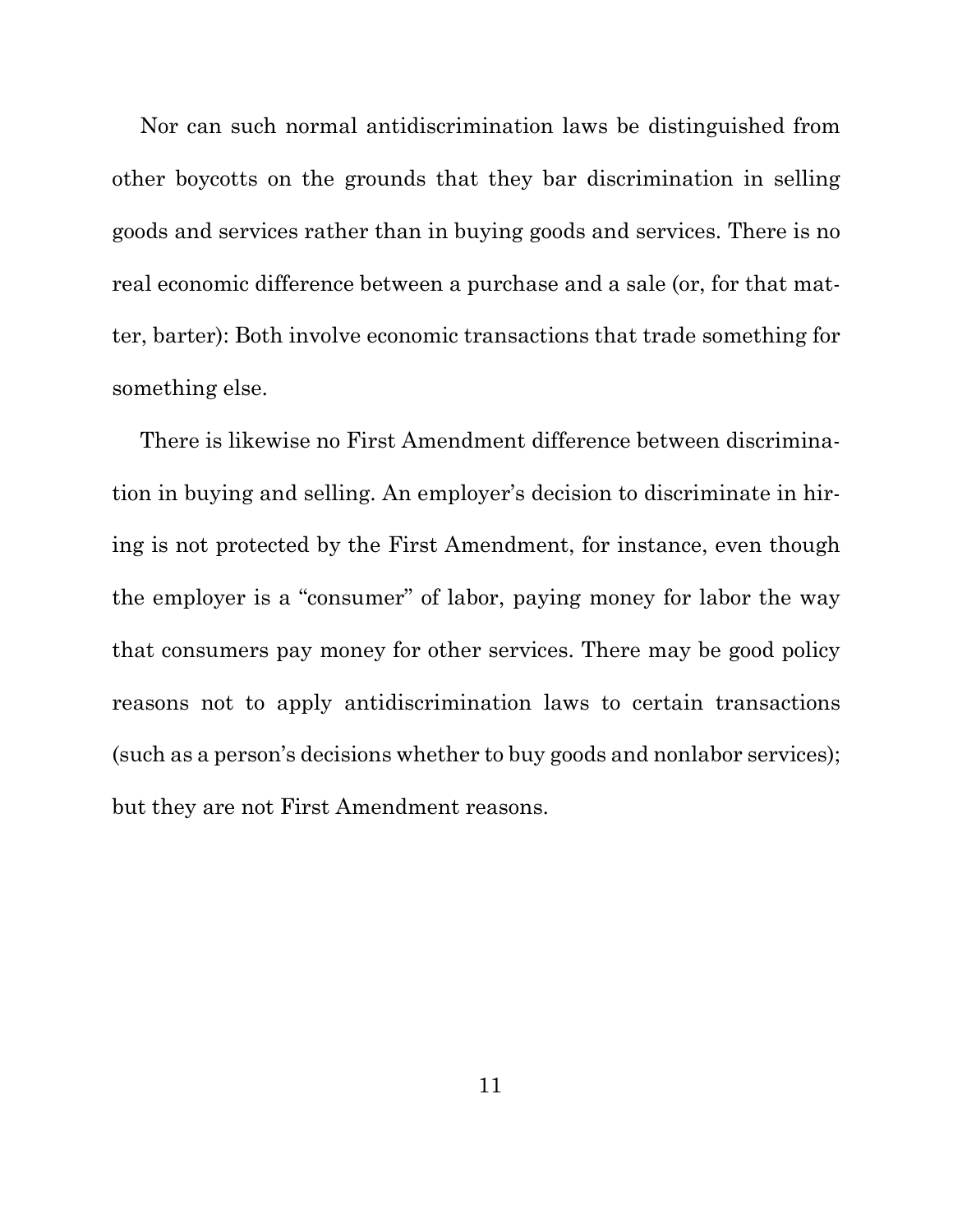#### <span id="page-19-0"></span>**C. The Court's other cases reaffirm that the First Amendment protects speech but does not protect refusals to deal (whether politically motivated or otherwise)**

The holding of *Claiborne* is thus consistent with the principle set forth just six years before in *Runyon v. McCrary*: Though people and institutions have a right to advocate for discrimination—to "promote the belief that racial segregation is desirable"—"it does not follow that the *practice*  of excluding racial minorities from such institutions is also protected by the same principle." 427 U.S. 160, 176 (1976). Likewise, though people have a right to urge a boycott of white-owned stores, as in *Claiborne*, it does not follow that the practice of refusing to deal with an entity based on the owners' race (whether black or white) is also protected by the same principle. And though people have an indubitable right to urge a boycott of Israeli companies, it does not follow that the practice of refusing to deal with such companies based on the owners' nationality is also protected by the same principle.

We see the same in *International Longshoremen's Ass'n v. Allied International, Inc.*, 456 U.S. 212 (1982), where union members engaged in a purely politically motivated boycott of cargoes shipped from the USSR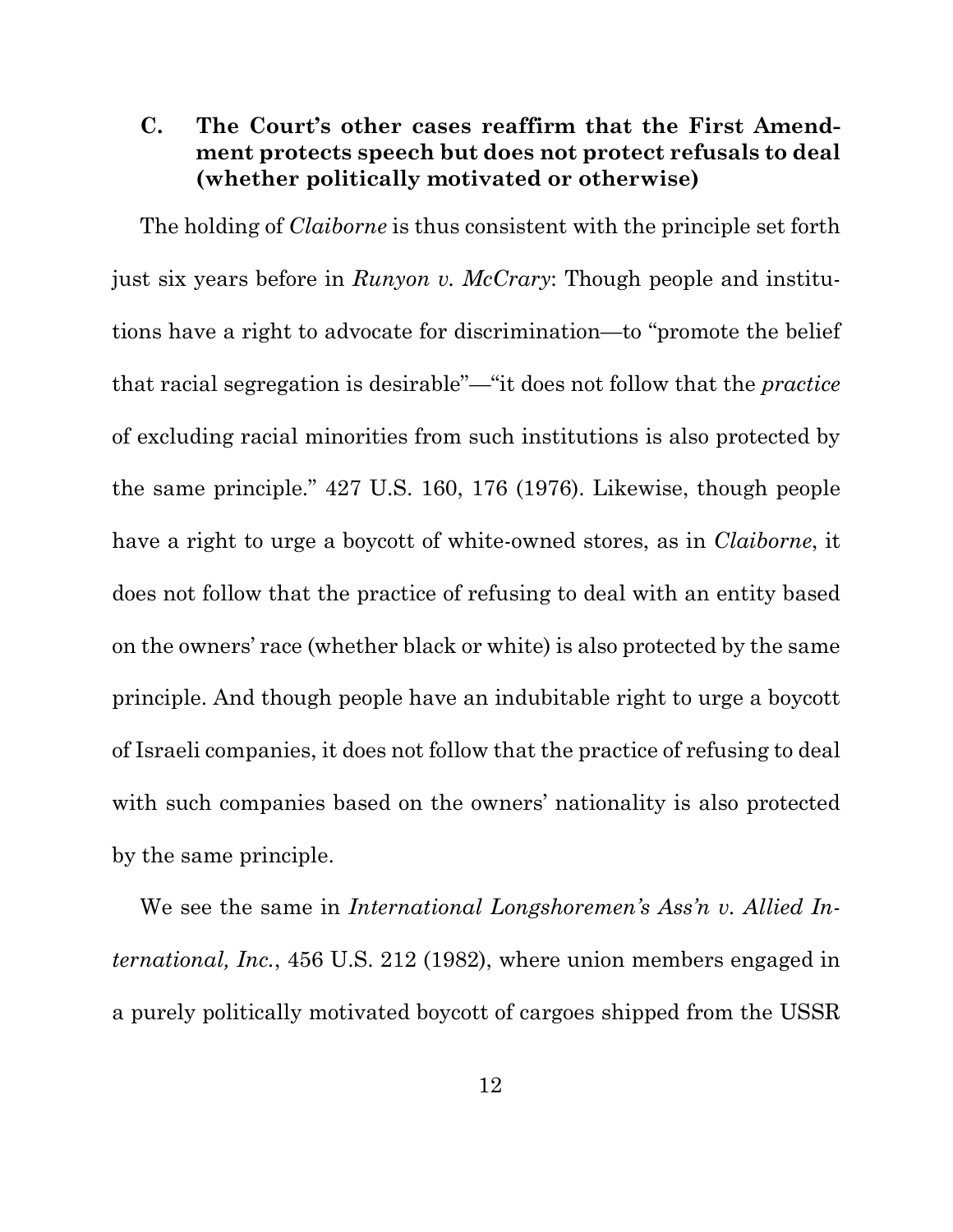(engaged in as a protest of the invasion of Afghanistan). The Court noted that even outright speech—secondary picketing—in support of refusals to deal might sometimes be properly restricted notwithstanding the First Amendment (a controversial position, but one the Court had settled on in earlier cases). *Id.* at 226. And, the Court noted, if even picketing supporting a boycott could be restricted, "[i]t would seem even clearer that conduct designed not to communicate but to coerce" (there, a refusal to unload ships) "merits still less consideration under the First Amendment." *Id.* Of course, the refusal to unload ships was obviously a part of a broader plan that included communication. But the refusal to deal was itself not treated as communication entitled to First Amendment protection.

The Court also added that, "There are many ways in which a union and its individual members may express their opposition to Russian foreign policy without infringing upon the rights of others." *Id.* That too fits perfectly with the Texas law in this case, which leaves opponents of Israel with many ways to express their opposition to Israel without engaging in discriminatory refusals to deal with Israeli companies.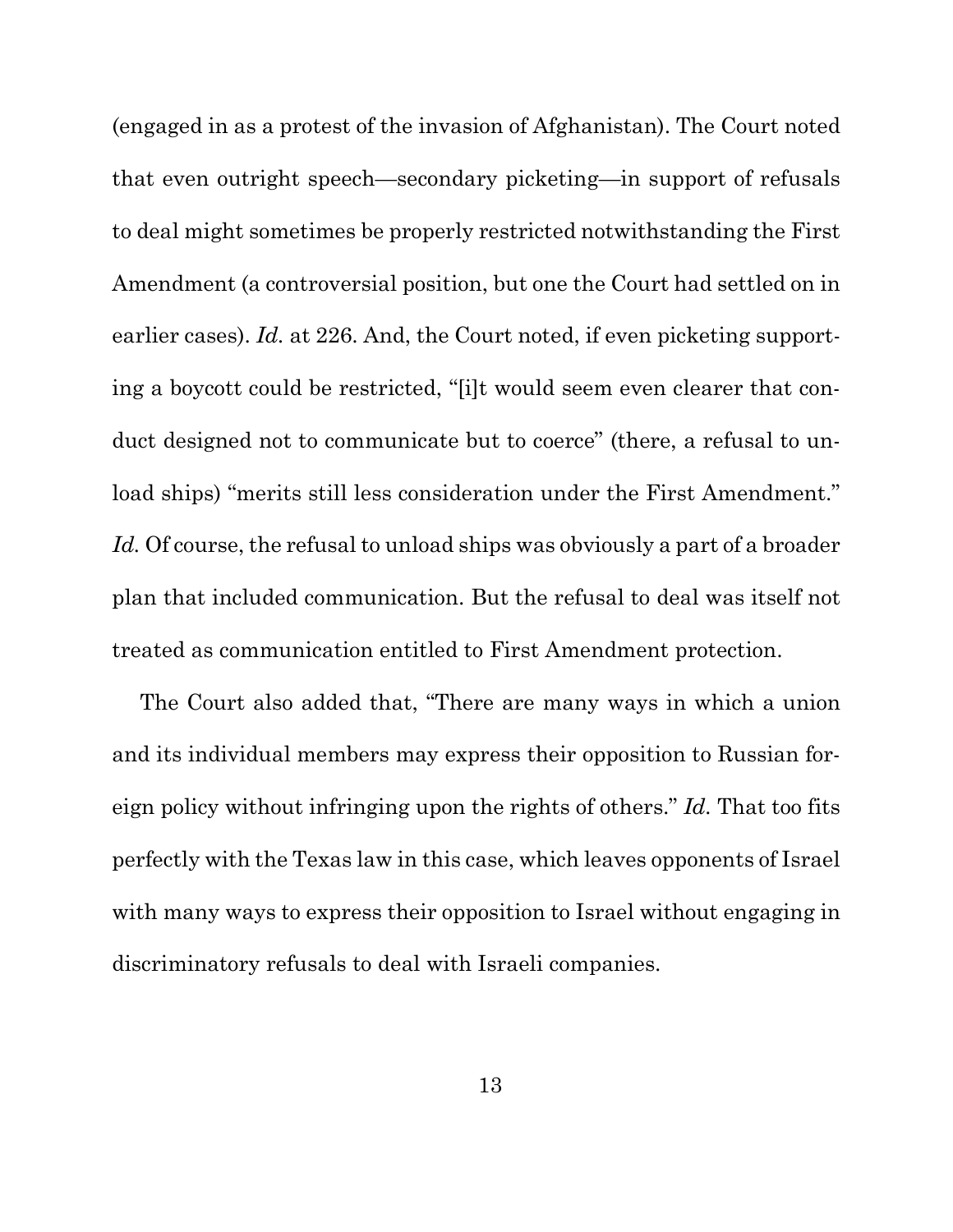To be sure, *FTC v. Superior Court Trial Lawyers Ass'n*, while holding that the First Amendment did not protect "a group of lawyers [who] agreed not to represent indigent criminal defendants . . . until the . . . government increased the lawyers' compensation," 493 U.S. 411, 414 (1990), distinguished *Claiborne* on the grounds that the lawyers' boycott was primarily economically motivated while the *Claiborne* boycott was political. And there is language in *Claiborne* suggesting (but not holding) that a political boycott, such as "an organized refusal to ride on [city] buses," might be constitutionally protected, 458 U.S. at 914 & n.48; it is thus possible to read *Claiborne* as saying that boycotts are inherently expressive.

But the far better reading of that case, and the one most consistent with the other precedents, is that *many but not all elements* of political boycotts are expressive. The *Claiborne* Court says that the political "boycott clearly involved constitutionally protected activity," 458 U.S. at 911, and then identifies those elements as "speech, assembly, association, and petition," *id.*, notably not including commercial dealing or nondealing in the list. The Court in *Superior Court Trial Lawyers Ass'n* likewise did not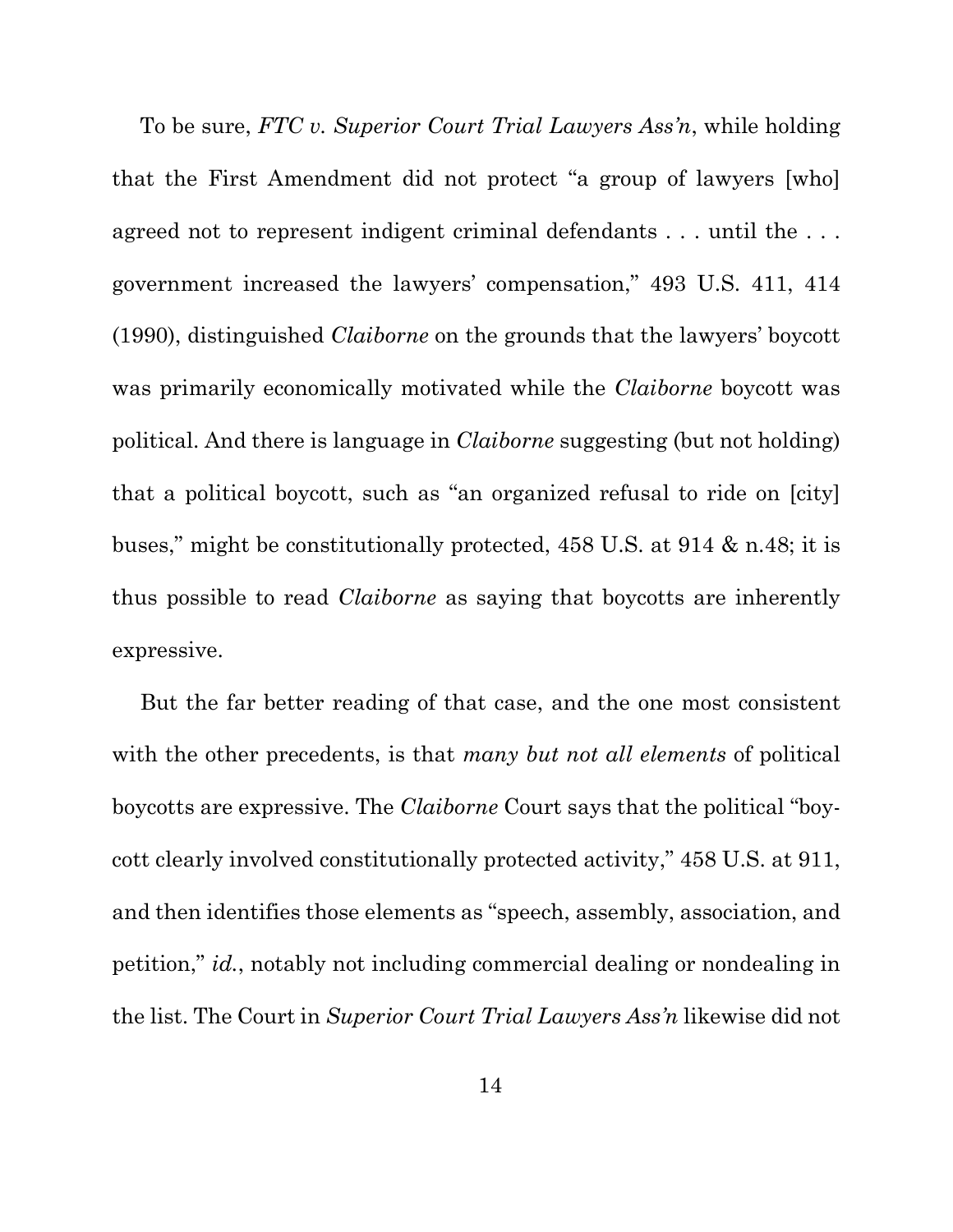hold that the refusal to deal would itself be protected had it been politically motivated. And in *Rumsfeld*, the Court expressly rejected any such position.

Indeed, much of the reasoning in *Superior Court Trial Lawyers Ass'n* is squarely on point here. "Every concerted refusal to do business with a potential customer or supplier has an expressive component," the Court noted. *Id.* at 431. Yet that does not itself make refusals to deal constitutionally protected speech. *Id.* at 430. Nor does the publicity generated by the boycott: "[T]o the extent that the boycott is newsworthy, it will facilitate the expression of the boycotters' ideas. But this level of expression is not an element of the boycott. Publicity may be generated by any other activity that is sufficiently newsworthy." *Id.* at 431.

The same applies to the boycotting behavior to which Texas law applies: The concerted refusal to do business with Israeli companies may have a political motivation, may help spread political ideas, and may even be understood as political by people who are told about the boycotters' motivations. But this does not make such speech protected.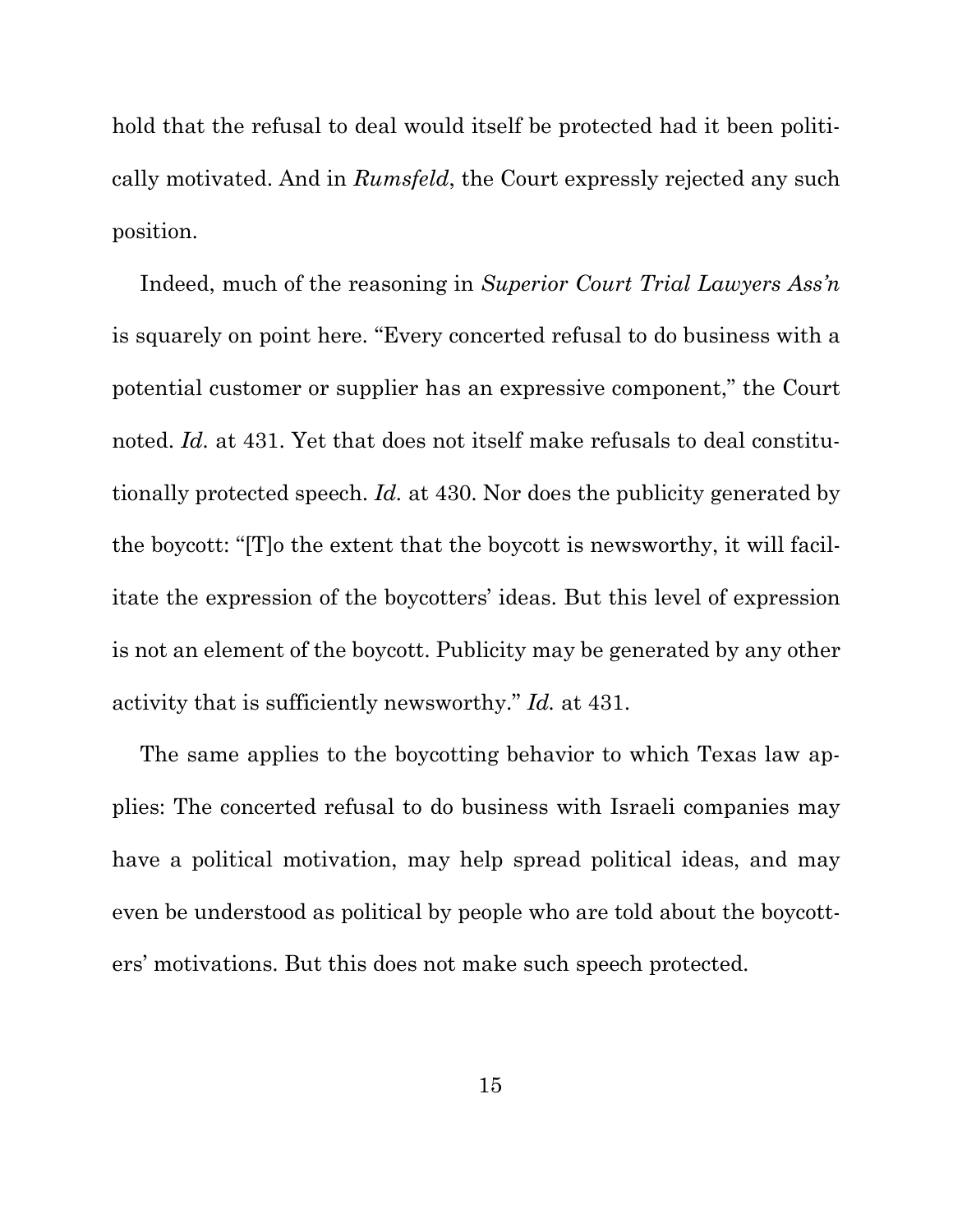And to the extent that *Superior Court Trial Lawyers Ass'n* might have been seen as implying a different result for purely un-self-interested boycotts, *Rumsfeld* rebuts any such reading. "[A] group's effort to use market power to coerce the government through economic means may subject the participants to antitrust liability," even Justice Brennan's *Superior Court Trial Lawyers Ass'n* dissent acknowledged, *id.* at 438 (Brennan, J., dissenting). A university's effort to use control over its property to coerce the government into changing its policies may subject the university to the loss of funds. *Rumsfeld*, 457 U.S. at 60. Likewise, an effort to use economic power to coerce a foreign government through economic means may subject the participants to loss of state government contracts.

#### <span id="page-23-0"></span>**D. These principles apply to the whole range of restrictions on refusals to deal, whether those restrictions are broad or narrow**

Of course, different laws banning refusals to deal operate differently: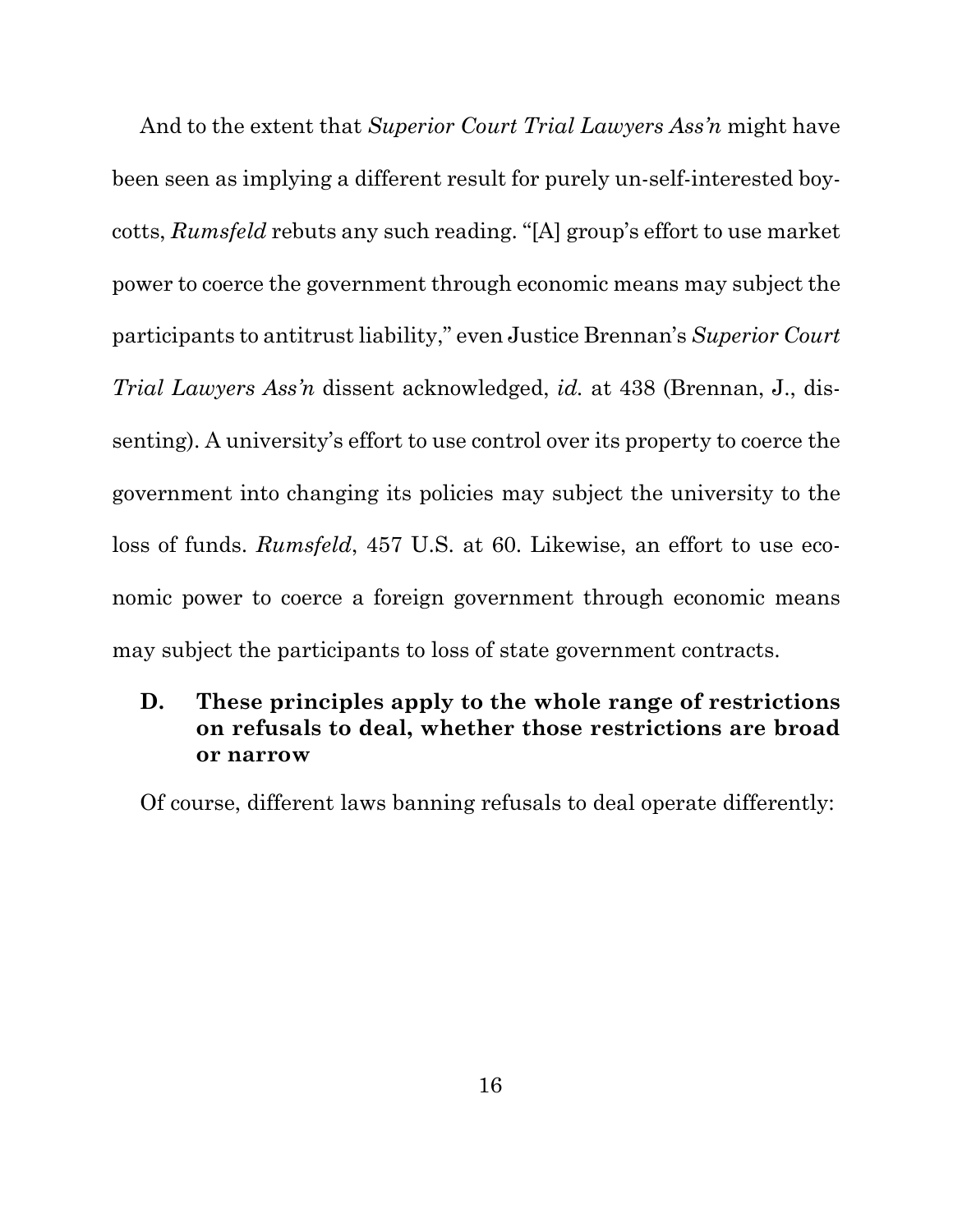- 1. Some categorically require people to do business with all eligible people or organizations—common carrier obligations, such as those imposed on taxicabs, are one example.[5](#page-24-0)
- 2. Some ban discrimination based on a particular trait that has been the basis of massive and often debilitating discrimination, such as race.
- 3. Some ban discrimination for less pressing reasons, for instance bans on discrimination based on marital status, "personal appearance," "matriculation," "political affiliation," "source of income," or "place of residence or business."[6](#page-24-1)
- 4. Some ban discrimination only against particular groups or organizations, such as bans on discrimination against military recruiters,

<span id="page-24-1"></span><span id="page-24-0"></span><sup>5</sup> *See, e.g.*, *Princeton Taxi Owners' Ass'n v. Mayor & Council of Borough of Princeton*, 362 A.2d 42 (N.J. Super. Ct. App. Div. 1976).

<sup>6</sup> *See, e.g.*, D.C. Code § 2-1402.31.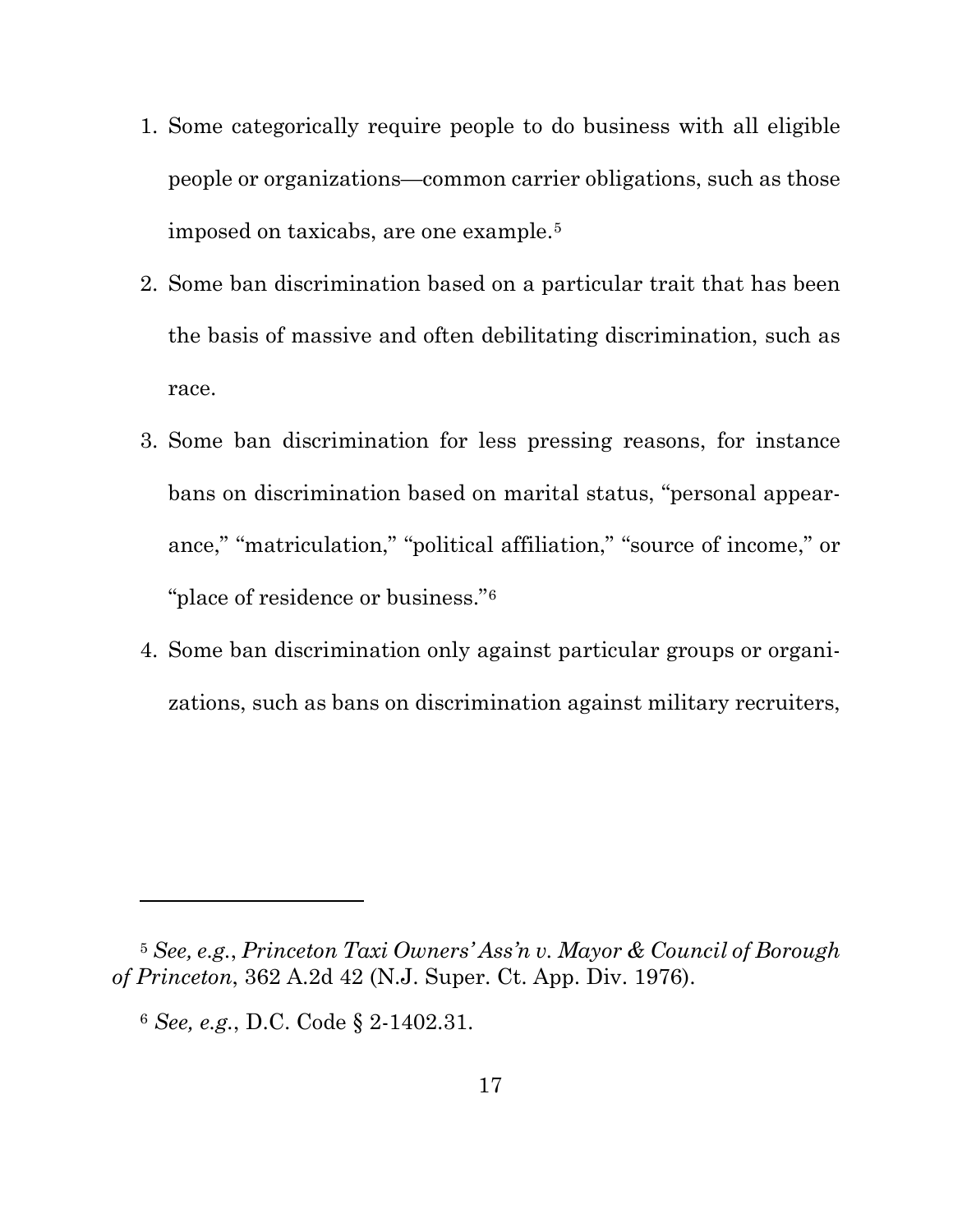Israeli companies, military members,<sup>[7](#page-25-0)</sup> or permanent resident aliens.[8](#page-25-1) While such selectivity might in rare situations violate the Equal Protection Clause (for instance, if a law banned discrimination against Hispanics but not against Asians), it does not violate the First Amendment.

5. Some categorically ban discrimination, and some ban discrimination only in government funding.[9](#page-25-2)

But these laws all have an important feature in common: They ban refusal to deal, which is to say the conduct of not doing business with

<sup>8</sup> 8 U.S.C.A. § 1324b(a)(1)(B), (3).

<span id="page-25-2"></span><span id="page-25-1"></span><sup>9</sup> For examples of the latter, see, *e.g.*, the Solomon Amendment, upheld in *Rumsfeld*; Title VI of the Civil Rights Act of 1964, 42 U.S.C.A. §§ 2000d to 2000d-4a; Title IX of the Education Amendments of 1972, 20 U.S.C.A. §§ 1681-1688; Equal Employment Opportunity, Exec. Order No. 11246 (Sept. 24, 1965); the Vietnam-Era Veterans Readjustment Assistance Act, 38 U.S.C.A. § 4212, as implemented by 41 C.F.R. § 60-300.5; and Exec. Order No. 13672 (July 21, 2014) (banning discrimination based on sexual orientation and gender identity by federal government contractors).

<span id="page-25-0"></span><sup>7</sup> *See, e.g.*, 38 U.S.C.A. § 4311; N.Y. Work Comp. L. § 125-a; La. Rev. Stat. § 23:331.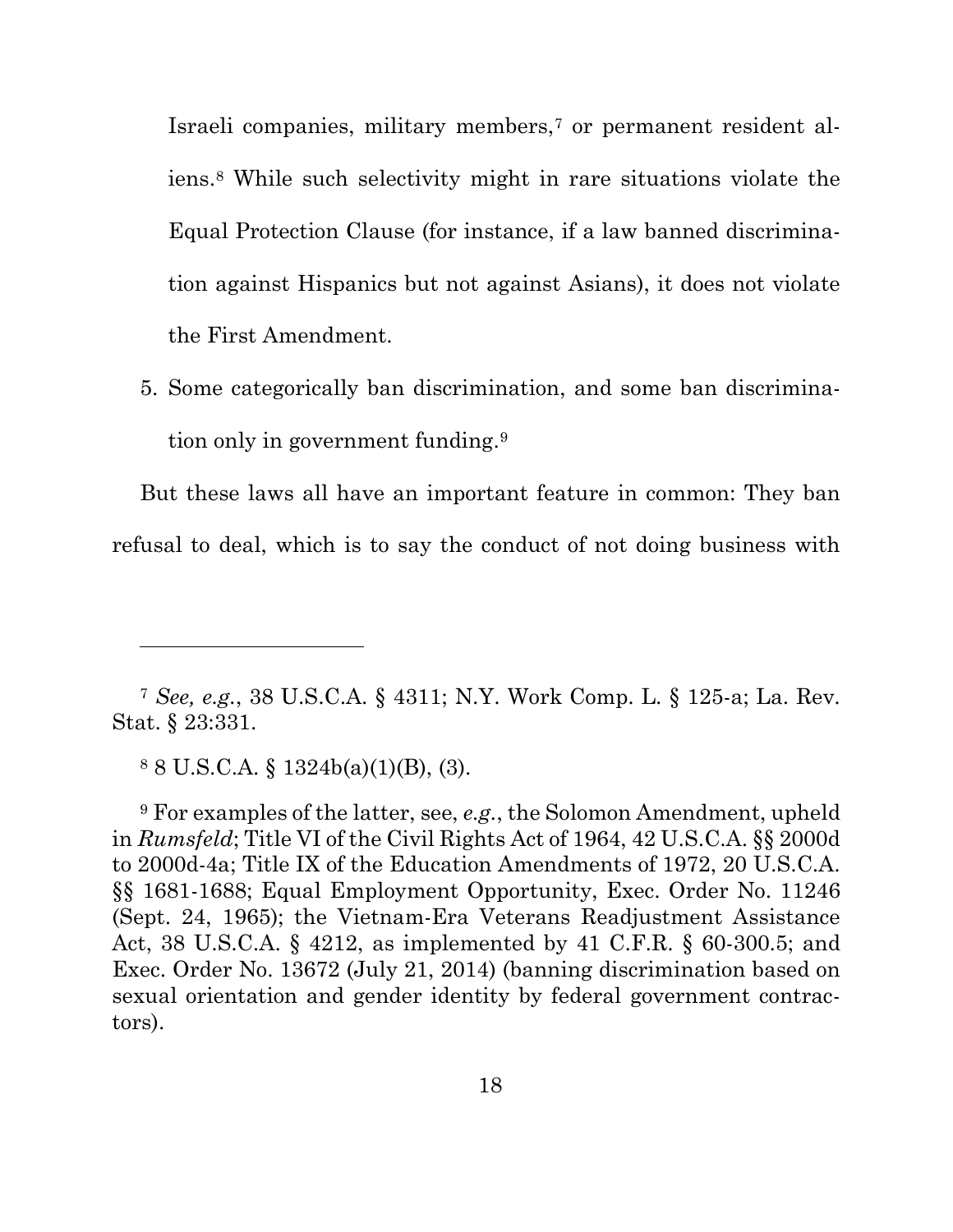some person or organization, rather than banning speech. Because of this, none of them is generally viewed as subject to heightened scrutiny: Antidiscrimination laws, for instance, are constitutional precisely because they do not inherently burden First Amendment rights, not because they burden First Amendment rights but pass strict scrutiny. (Indeed, many applications of antidiscrimination laws might well not pass strict scrutiny; consider, for instance, the bans on public accommodation discrimination based on marital status or political affiliation.)

When the Court concluded that, "There is no constitutional right, for example, to discriminate in the selection of who may attend a private school or join a labor union," *Hishon v. King & Spalding*, 467 U.S. 69, 78 (1984) (citing *Norwood v. Harrison*, 413 U.S. 455, 470 (1973); *Runyon*, 427 U.S. 160; and *Railway Mail Ass'n v. Corsi*, 326 U.S. 88, 93-94 (1945)), it did so because such discrimination is simply not treated as symbolic expression for First Amendment purposes—not because bans on such discrimination pass heightened scrutiny. The same applies to discriminating in the selection of those with whom one enters into other business arrangements.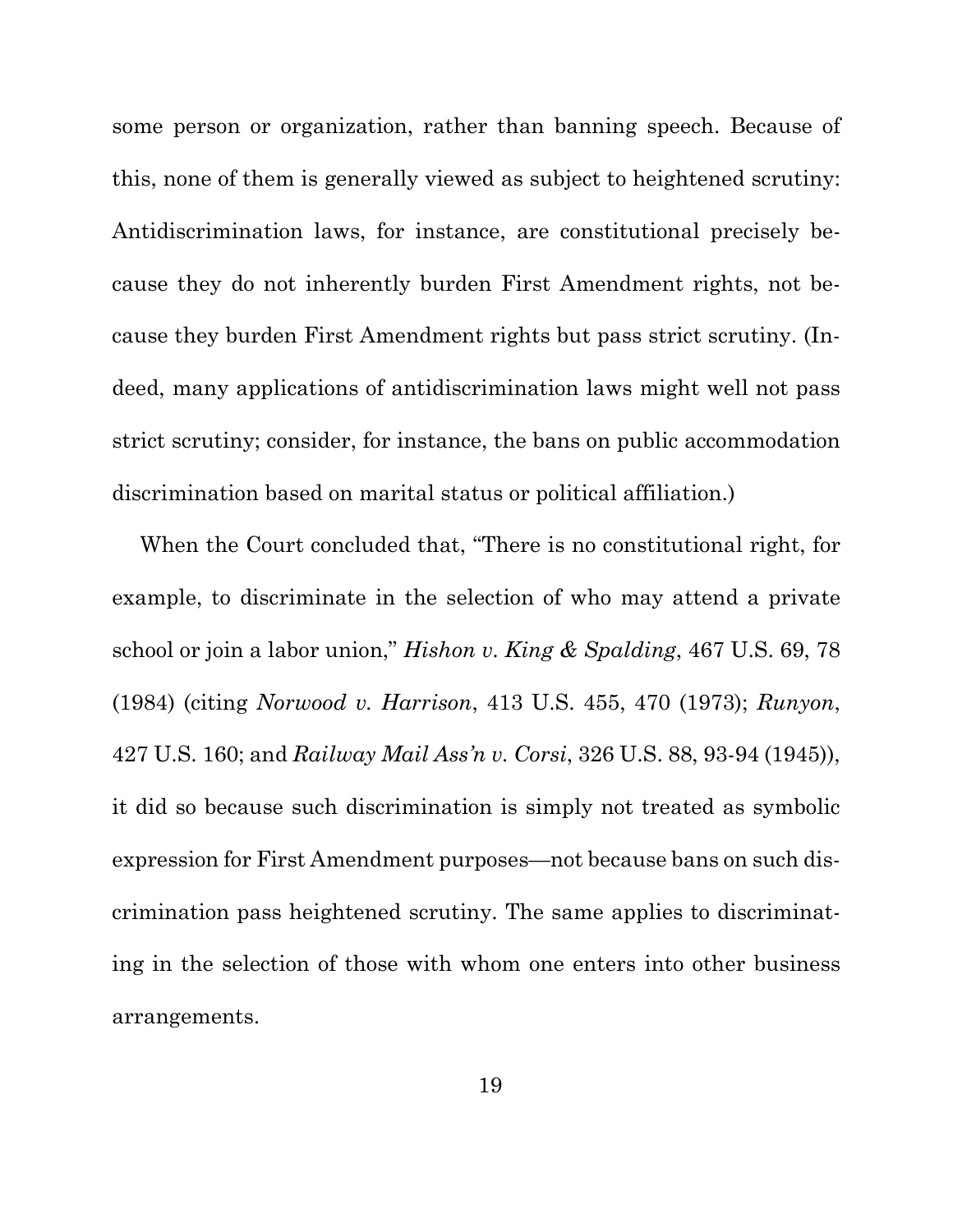Of course, the Texas anti-BDS statute may well have been motivated not just by purely economic considerations, but also by the Legislature's desire to send a message that a certain basis for refusing to deal is improper. But that too is a similarity between this statute and many of the other laws mentioned above: Those laws also aim to send a message about equality and fairness.[10](#page-27-0) The important point is that they send a message by banning conduct—refusal to do business—not by targeting constitutionally protected speech; the same is true of the anti-BDS statute.[11](#page-27-1)

<span id="page-27-0"></span><sup>10</sup> *See, e.g.*, Remarks by the President at Signing of Executive Order [No. 13672] on LGBT Workplace Discrimination (July 21, 2014), https:// obamawhitehouse.archives.gov/the-press-office/2014/07/21/remarkspresident-signing-executive-order-lgbt-workplace-discrimination.

<span id="page-27-1"></span><sup>&</sup>lt;sup>11</sup> If the statute's purpose were to suppress a message conveyed by boycotters of Israel, that might make it unconstitutional even though its nominal target is conduct. *See Reed v. Town of Gilbert*, 576 U.S. 155, 163 (2015). But there is no basis in this record to conclude this: The law appears to be aimed at the conduct of refusals to deal with Israel and Israeli companies, and not at any message expressed by that conduct—indeed, it applies even to people's silent refusals to deal that are unknown to the public and thus do not convey any message. Nor is the law somehow limited only to action intended to express a viewpoint: The law applies to all "refusing to deal with, terminating business activities with, or otherwise taking any action that is intended to penalize, inflict economic harm on,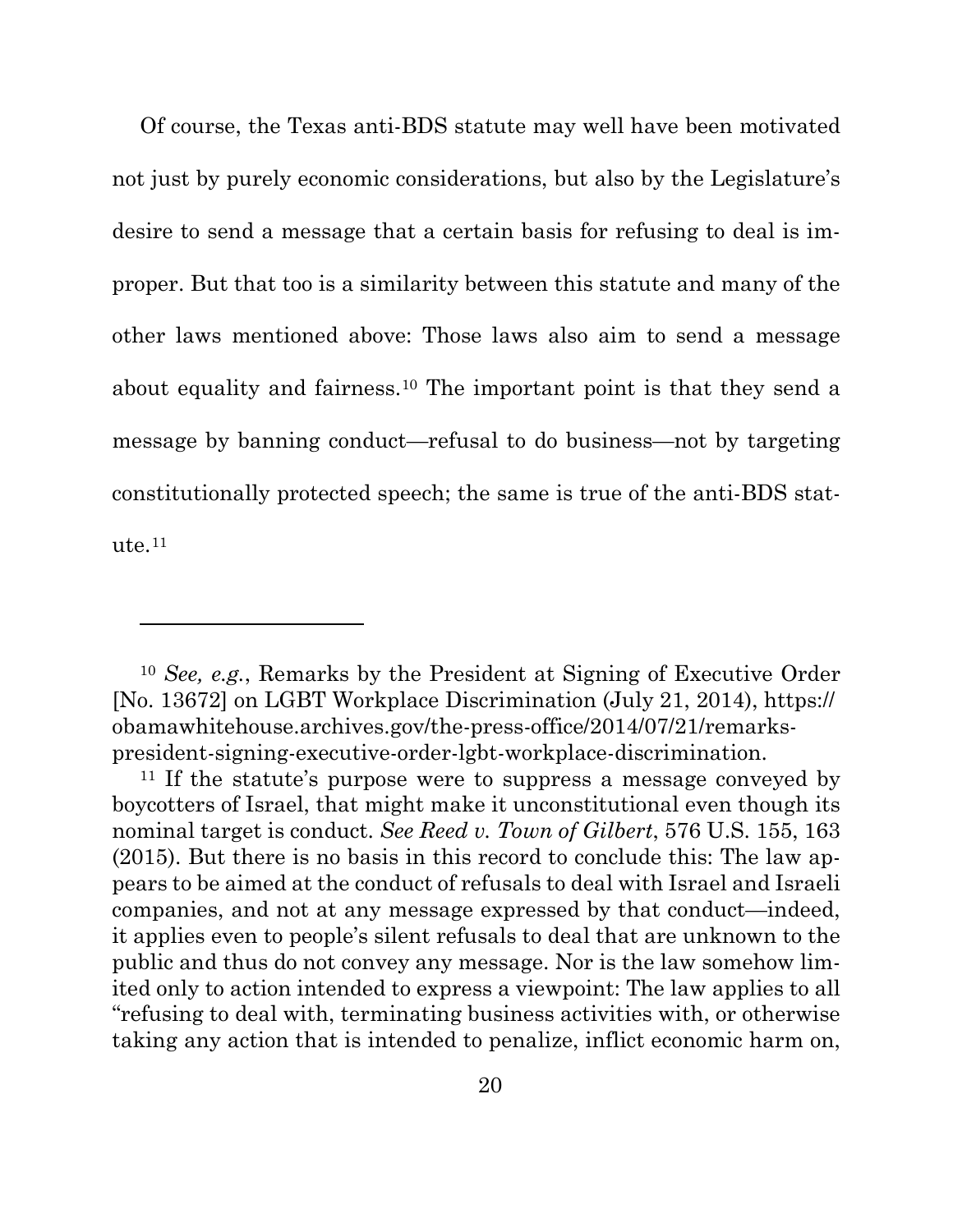#### <span id="page-28-0"></span>**II. Some refusals to deal may indeed be protected by the First Amendment, but those are rare exceptions that call for asapplied exemptions from the statute**

To be sure, some refusal to deal may indeed be protected by the First Amendment, when the underlying transaction itself involves First-Amendment-protected activity. For instance:

- A church's refusal to hire someone as clergy may be categorically protected by the Free Exercise Clause, even if it violates an antidiscrimination statute. *See Hosanna-Tabor Evangelical Lutheran Church & School v. EEOC*, 565 U.S. 171 (2012).
- A filmmaker's decision to cast actors from a particular group in a particular role may be categorically protected by the Free Speech

or limit commercial relations specifically with Israel, or with a person or entity doing business in Israel or in an Israeli-controlled territory," Tex. Gov't. Code Ann. § 808.001 (West Supp. 2018), whether expressive or nonexpressive, as opposed to "action made for ordinary business purposes." *Id.* In this respect, the law is like antidiscrimination laws more generally; they too apply only to refusing to deal with someone specifically because of certain characteristics (such as race, citizenship status, national origin, and the like) and not for ordinary business reasons unconnected to those characteristics (such as credit history, work quality, and the like).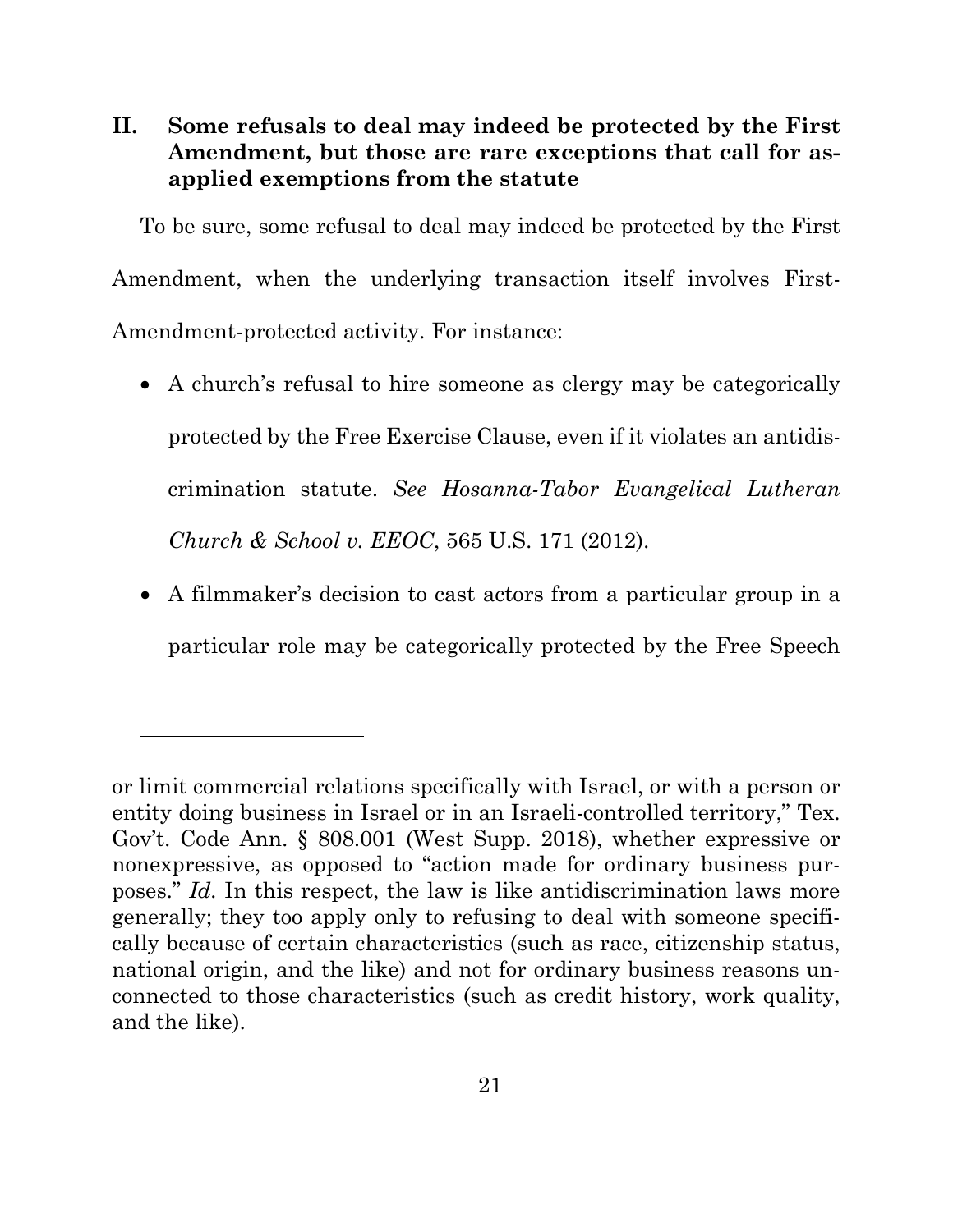Clause. *See Claybrooks v. ABC*, 898 F. Supp. 2d 986, 1000 (M.D. Tenn. 2012).

- A newspaper's decision not to continue employing reporters who engage in political activity may be categorically protected by the Free Press Clause, even in those states where employers generally may not dismiss employees for their political activity. *See Nelson v. McClatchy Newspapers, Inc.*, 936 P.2d 1123, 1133 (Wash. 1997).
- A photographer's decision not to photograph same-sex weddings or, for instance, Scientology events—might possibly be protected by the compelled speech doctrine, even if it would otherwise violate a ban on sexual orientation discrimination or religious discrimination in a public accommodation, though the signatories of this brief disagree with each other on that score. *See 303 Creative LLC v. Elenis*, 142 S. Ct. 1106 (2022) (granting review as to "[w]hether applying a public-accommodation law to compel an artist to speak or stay silent violates the Free Speech Clause").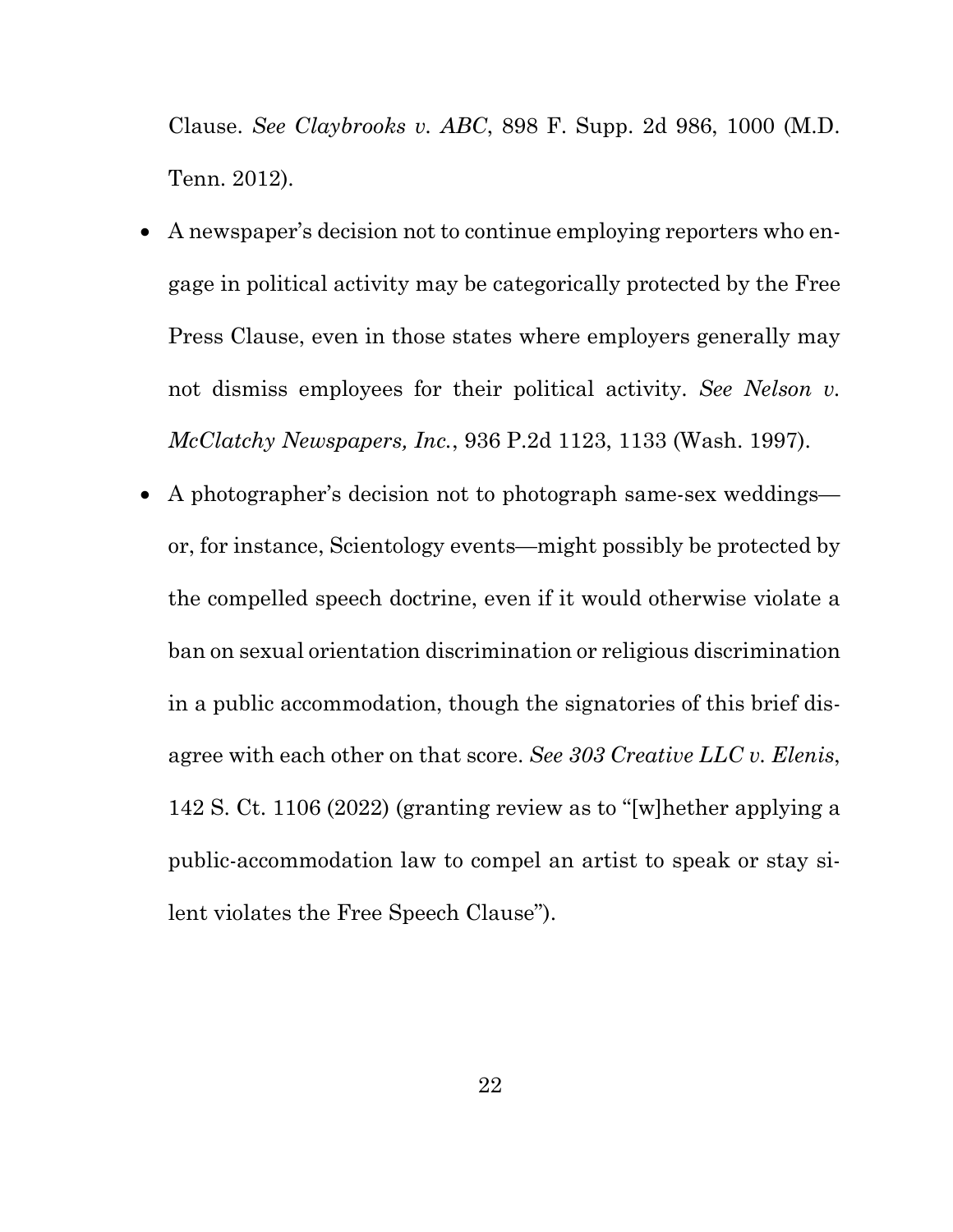- A nonprofit organization's decision not to contract with spokespeople whose publicly known sexual orientation or religion would undermine the organization's ability to spread its message may be categorically protected by the Free Speech Clause. *See Dale v. Boy Scouts of Am.*, 530 U.S. 640 (2000) (so holding as to volunteers).
- Indeed, Texas newspapers may well have the right to refuse to, for instance, publish op-eds by Israeli citizens or political advertisements submitted by Israeli companies, *see Miami Herald Co. v. Tornillo*, 418 U.S. 241 (1974).

But these special cases simply reflect the reality that a wide range of laws that regulate conduct, and that are constitutional on their face, may sometimes require First Amendment exceptions as applied. The remedy in such situations is to grant as-applied exceptions from the laws, not to invalidate them on their face. "[P]articularly where conduct and not merely speech is involved, . . . the overbreadth of a statute must not only be real [for the law to be facially invalidated], but substantial as well, judged in relation to the statute's plainly legitimate sweep." *Broadrick v.*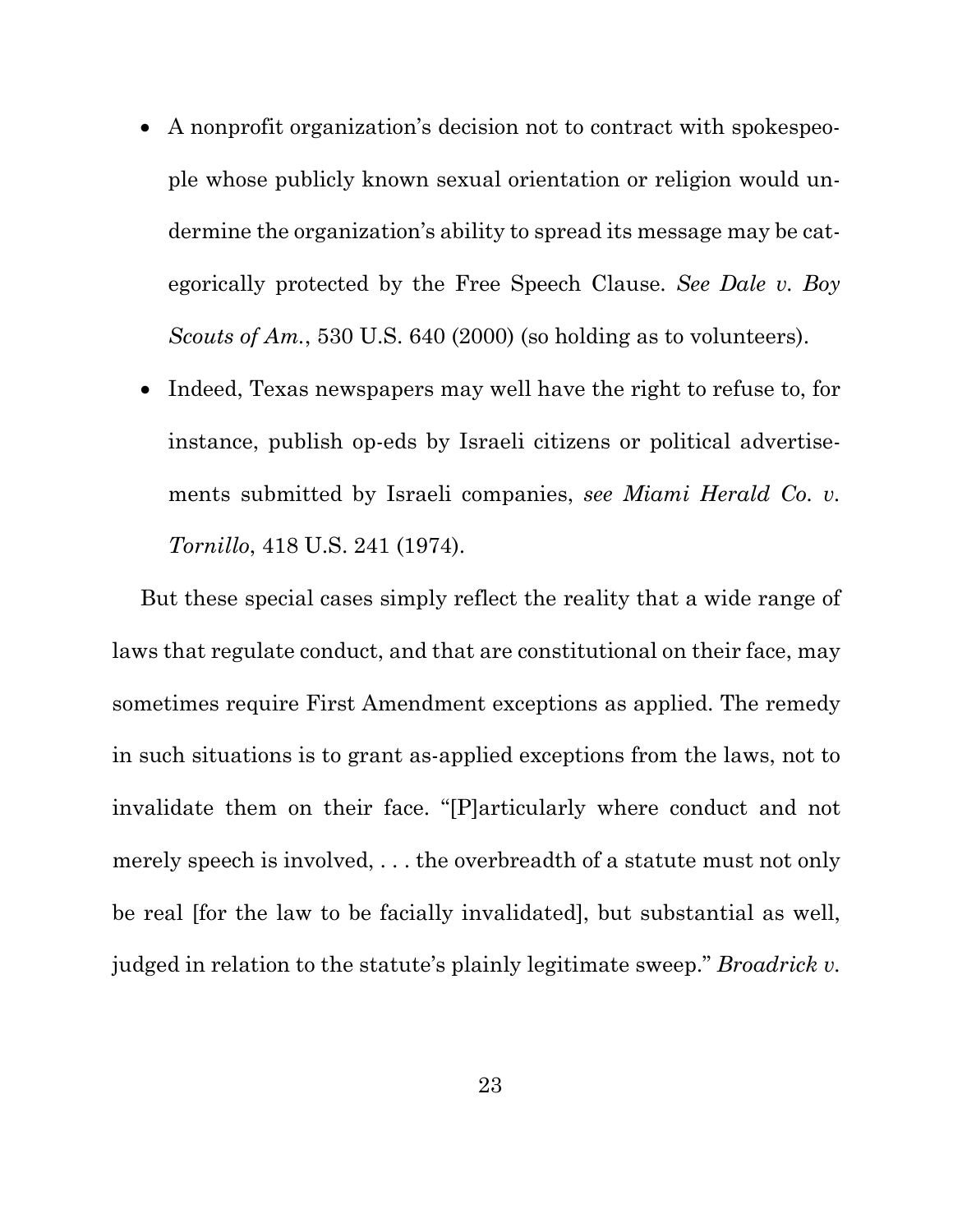*Oklahoma*, 413 U.S. 601, 615 (1973). If the overbreadth is not substantial, "whatever overbreadth may exist should be cured through case-bycase analysis of the fact situations to which its sanctions, assertedly, may not be applied." *Id.* at 615-16.

*Hosanna-Tabor*, after all, did not facially invalidate the Americans with Disabilities Act, even though some applications of the Act violate the First Amendment. The same is true for *Claybrooks* as to Title VII and *Dale* as to New Jersey's ban on discrimination in places of public accommodation. Similarly, *Claiborne Hardware* did not facially invalidate the tort of interference with business relations but just held that it could not be applied to constitutionally protected speech. The Sherman Act is likewise generally constitutional but may not be applied to anticompetitive conduct that takes the form of lobbying or nonfrivolous litigation. *Eastern Railroad Presidents Conference v. Noerr Motor Freight, Inc.*, 365 U.S. 127, 144-45 (1961); *United Mine Workers of Am. v. Pennington*, 381 U.S. 657, 659-61, 670 (1965); *Superior Court Trial Lawyers Ass'n*, 493 U.S. at 424 (noting that, though the *Noerr* Court was purporting just to interpret the Sherman Act, it was doing so "in the light of the First Amendment[]").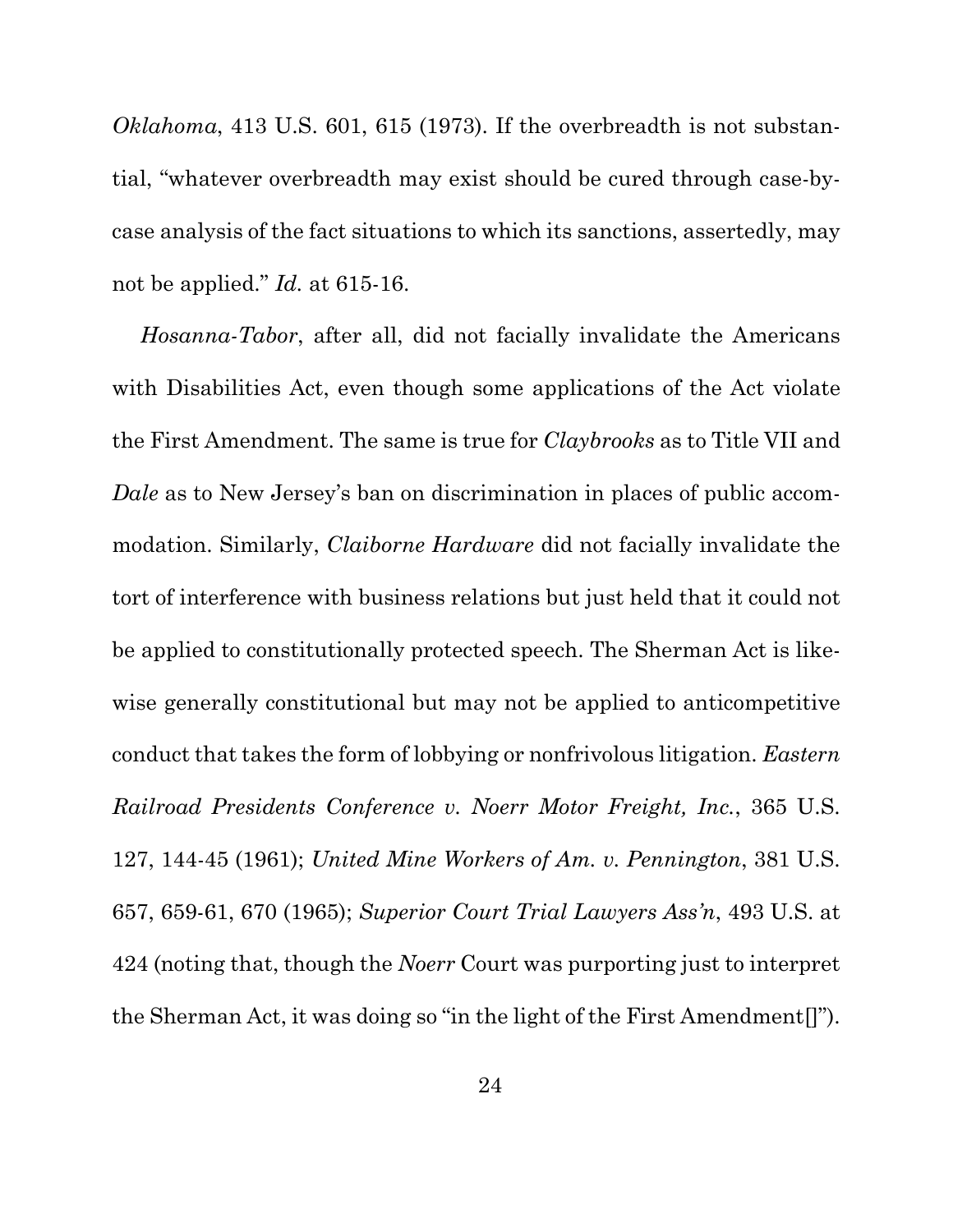Similarly, if a government required contractors to pledge that they do not discriminate in employment based on, say, race, religion, sex, sexual orientation, or marital status, that requirement would not be facially unconstitutional—even though some contractors may in rare situations have a First Amendment right to so discriminate (for instance, in choice of clergy). If the Catholic Church, for instance, was otherwise eligible for the contract, it could sign this pledge with a reservation noting that it of course discriminates based on sex, marital status, and religion in choice of clergy. If the government then chose to disqualify the Church because of that reservation, the Church would likely have a strong as-applied challenge. But because the pledge would not be substantially overbroad, the as-applied challenge would be the only one available.

#### <span id="page-32-0"></span>**III. The restriction on "otherwise taking any action that is intended to penalize, inflict economic harm on, or limit commercial relations" should be read to cover economic actions, not advocacy**

Tex. Gov. Code § 808.001(1) defines "[b]oycott[ing] Israel" as "refusing to deal with, terminating business activities with, or otherwise taking any action that is intended to penalize, inflict economic harm on, or limit commercial relations specifically with Israel, or with a person or entity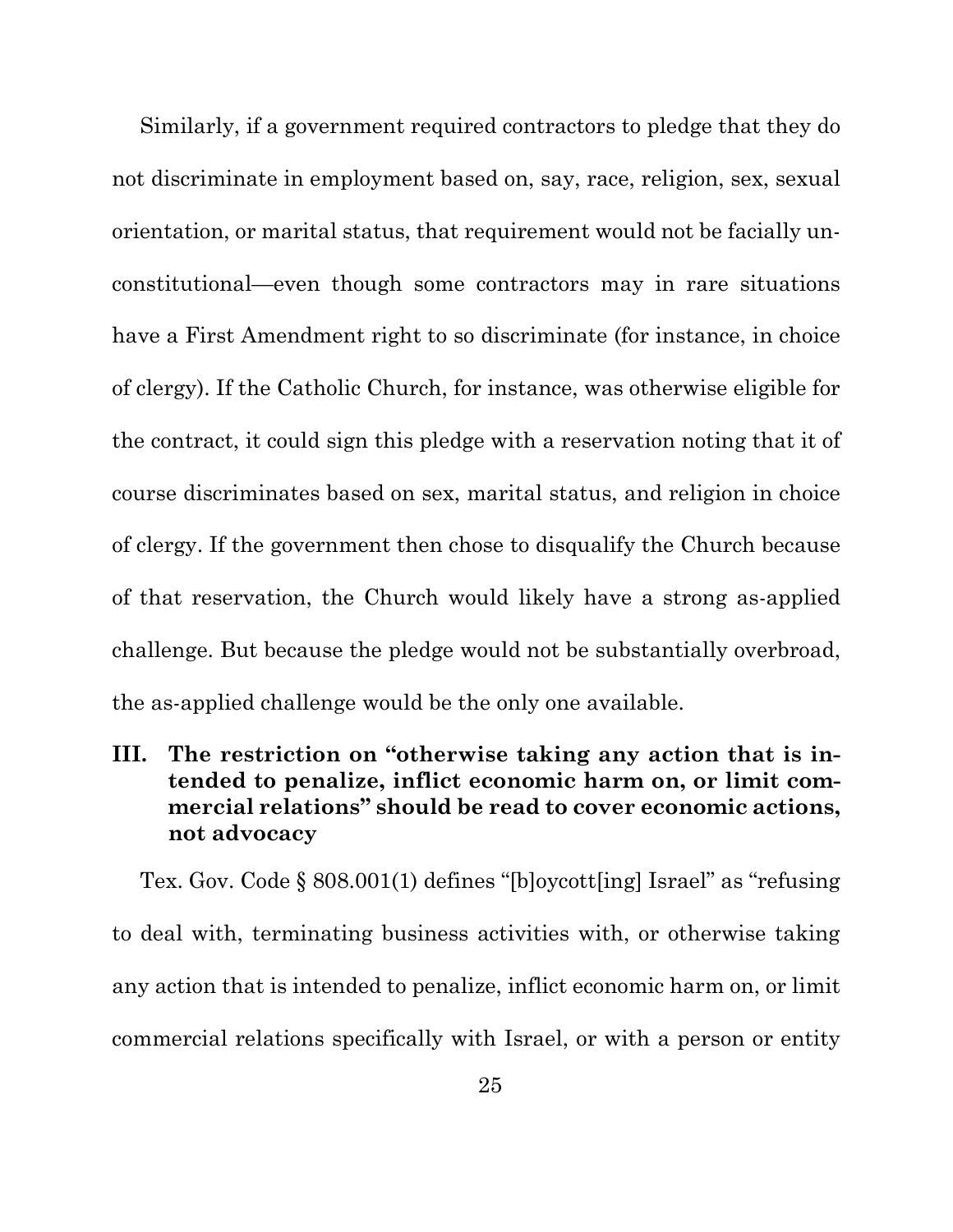doing business in Israel or in an Israeli-controlled territory," though excluding "an action made for ordinary business purposes." Under the canons of *ejusdem generis* and constitutional avoidance, the "otherwise taking any action" language should be read to refer to economic decisions akin to "refusing to deal with" or "terminating business activities with" for instance, charging higher prices, imposing additional contractual conditions, or refusing to deal with entities that deal with third-party entities that do business in Israel.

The "otherwise taking any action" language should thus not be understood as covering mere advocacy of boycotts or other constitutionally protected speech. But if this Court disagrees, and thinks "otherwise taking any action" can only be interpreted in a way that covers a substantial amount of constitutionally protected speech, then this clause should simply be severed, with the "refusing to deal with" and "terminating business activities with" language remaining in effect.

Under the *ejusdem generis* canon, "[w]here general words follow specific words in a statutory enumeration, the general words are construed to embrace only objects similar in nature to those objects enumerated by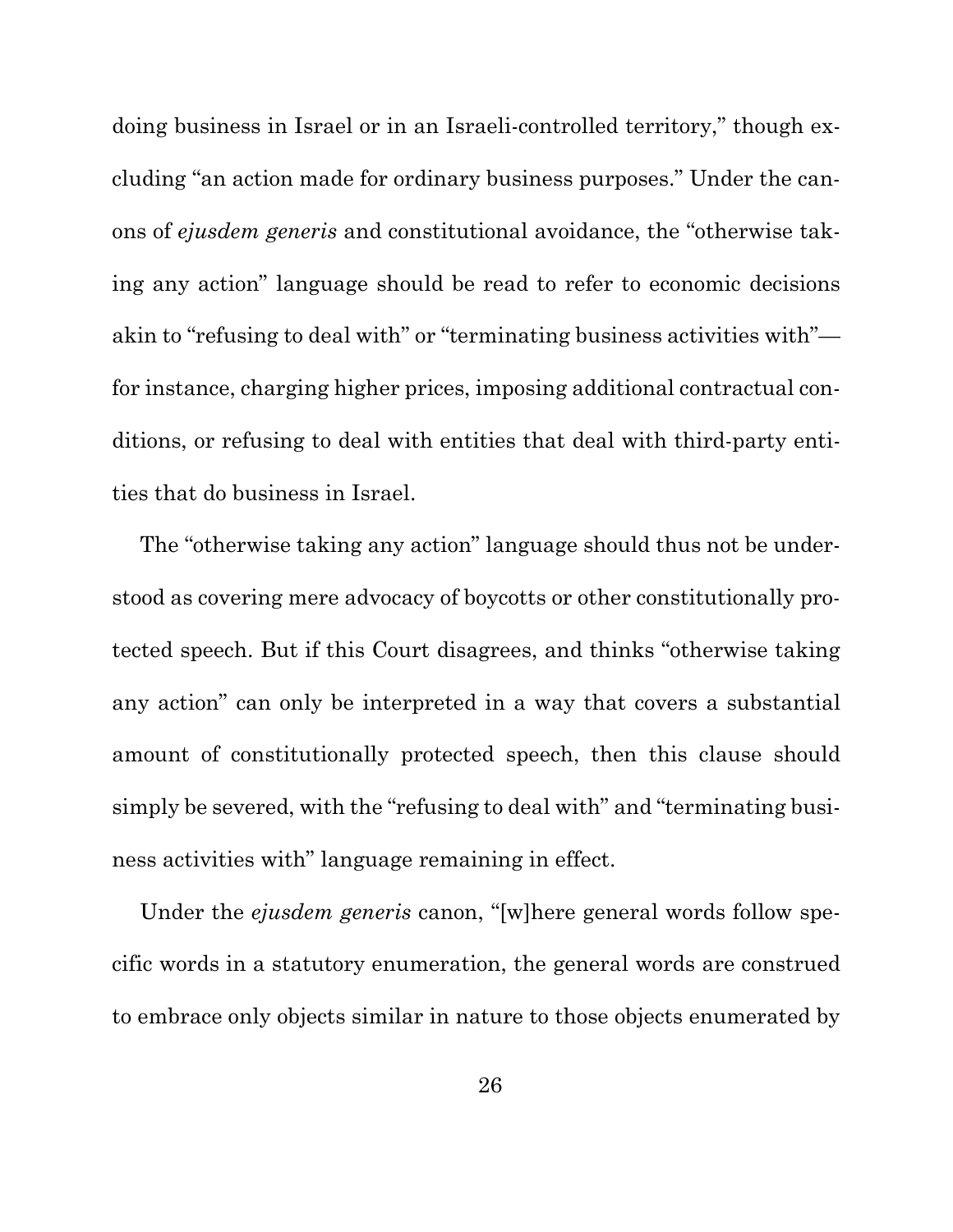the preceding specific words." *Circuit City Stores, Inc. v. Adams*, 532 U.S. 105, 114-15 (2001) (cleaned up); *see also Norfolk & W. Ry. Co. v. Am. Train Dispatchers Ass'n*, 499 U.S. 117, 129 (1991); Antonin Scalia & Bryan A. Garner, *Reading Law: The Interpretation of Legal Texts* 199 (2012).

Consider, for instance, the Federal Arbitration Act's exemption for "contracts of employment of seamen, railroad employees, or any other class of workers engaged in foreign or interstate commerce." That could be read, if one is interpreting the words "any other" in the abstract, as covering "all [employment] contracts within the Congress' commerce power," *Circuit City*, 532 U.S. at 114, or at least any workers engaged more directly in foreign or interstate commerce, such as workers at hotels, people who do telephone sales, and the like. But the Supreme Court instead applied *ejusdem generis* to read "any other class of workers" as covering only employment contracts of *transportation* workers, by analogy to the preceding terms ("seamen" and "railroad employees"):

The wording of [the statute] calls for the application of the maxim *ejusdem generis* . . . . Under this rule of construction the residual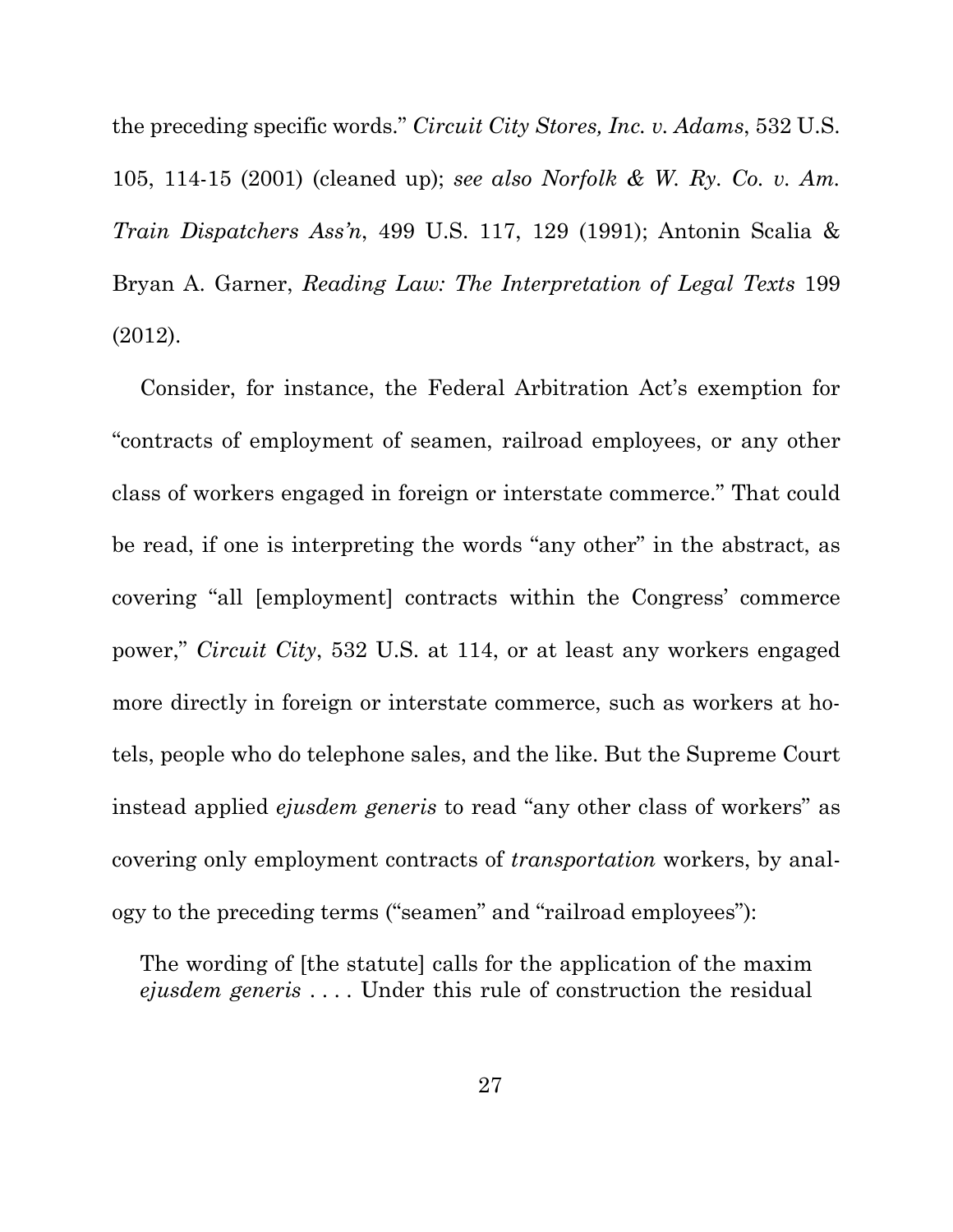clause should be read to give effect to the terms "seamen" and "railroad employees," and should itself be controlled and defined by reference to the enumerated categories of workers which are recited just before it; the interpretation of the clause pressed by respondent [as a catch-all covering all employees engaged in interstate or foreign commerce writ large] fails to produce these results.

*Id.* at 109, 114-15.

Likewise, consider *Washington State Dep't of Soc. & Health Servs. v.* 

*Guardianship Estate of Keffeler*, which interpreted a statute protecting

Social Security benefits from "execution, levy, attachment, garnishment,

or other legal process." 537 U.S. 371, 375 (2003). The Court reasoned,

[T]he case boils down to whether the department's manner of gaining control of the federal funds involves "other legal process," as the statute uses that term. . . . [I]n the abstract the department does use legal process as the avenue to reimbursement: by a federal legal process the Commissioner appoints the department a representative payee, and by a state legal process the department makes claims against the accounts kept by the state treasurer.

The statute, however, uses the term "other legal process" far more restrictively, for under the established interpretative canons of *noscitur a sociis* and *ejusdem generis*, "'[w]here general words follow specific words in a statutory enumeration, the general words are construed to embrace only objects similar in nature to those objects enumerated by the preceding specific words.'" Thus, "other legal process" should be understood to be process much like the processes of execution, levy, attachment, and garnishment, and at a minimum, would seem to require utilization of some judicial or quasi-judicial mechanism . . . .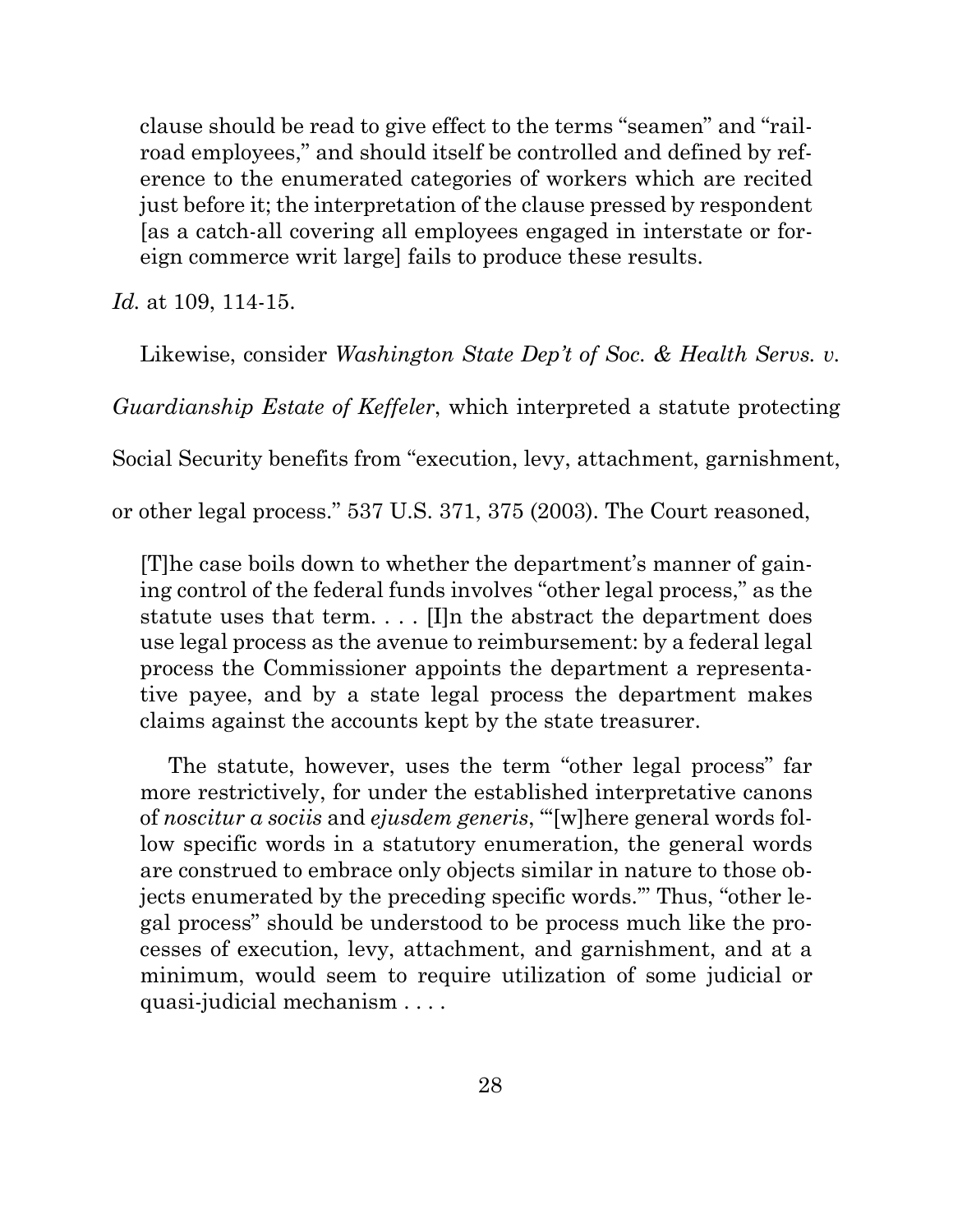*Id.* at 383-85 (citations omitted, paragraph break added).

"Otherwise taking any action that is intended to penalize, inflict economic harm on, or limit commercial relations" in § 808.001, then, should not be read "in the abstract" as simply referring to anything that is intended to indirectly harm (for instance, through praise of a boycott). Rather, it should be read as applying to economic actions that are "similar in nature" to "refusing to deal with, terminating business activities with."

And this is especially so because of the canon of constitutional avoidance. "[S]tatutes should be interpreted to avoid constitutional doubts," *Clark v. Martinez*, 543 U.S. 371, 379 (2005). *Ejusdem generis* here offers a sensible way of accomplishing that result. *See Edward J. DeBartolo Corp. v. Fla. Gulf Coast Bldg. & Const. Trades Council*, 485 U.S. 568, 579, 588 (1988) (reading statute narrowly to avoid covering likely constitutionally protected speech, even when the government had characterized that speech as "an attempt to inflict economic harm" (cleaned up)); *cf. Jones v. Jones*, 2015 UT 84, ¶ 40 ("The operative statutory provision encompasses not only those who 'acted as the grandchild's custodian or caregiver,' but also grandparents who 'otherwise . . . had a substantial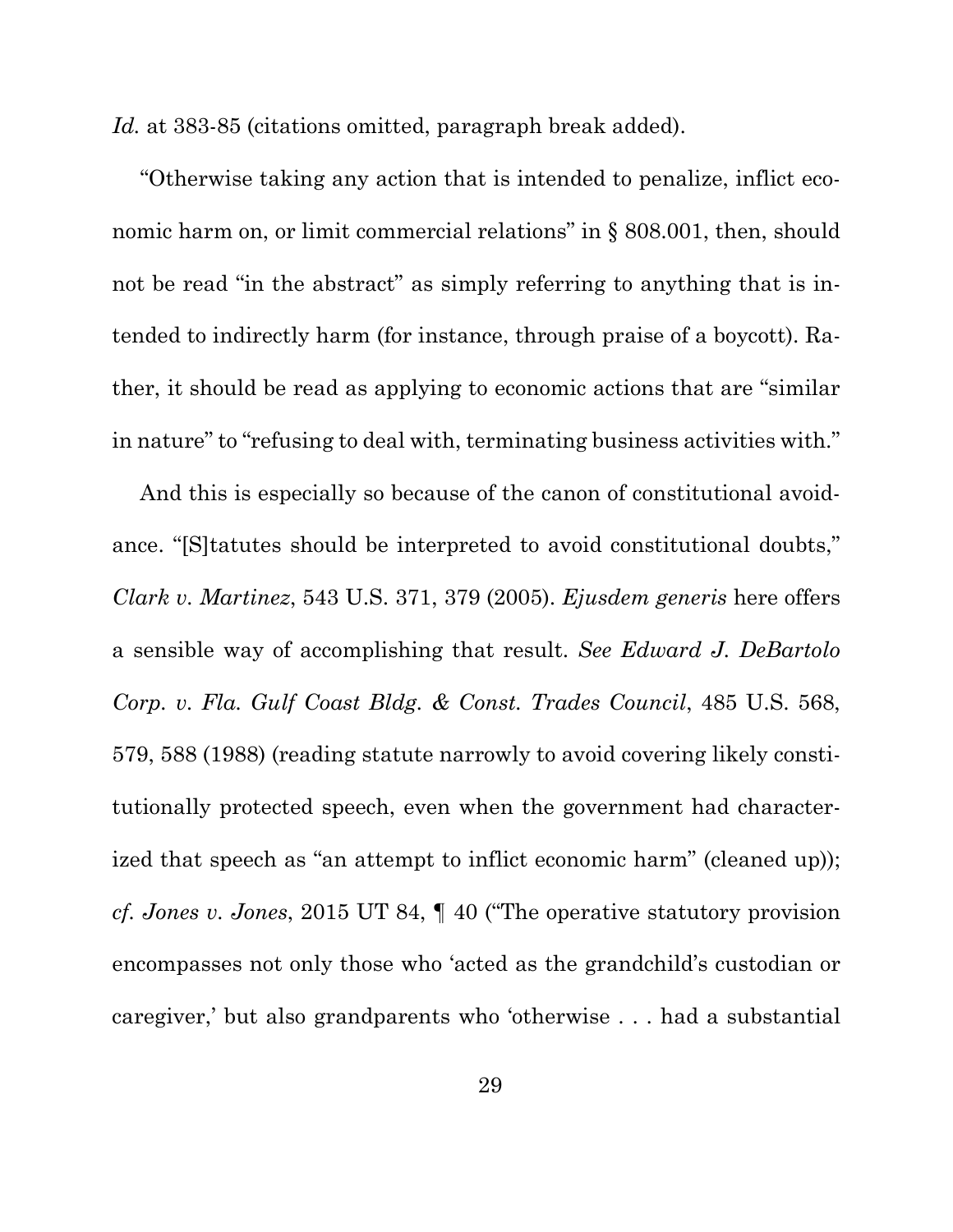relationship with the grandchild.' Not every grandparental relationship counts as 'substantial' under this provision, however. Under the *ejusdem generis* canon of construction, and in light of the doctrine of constitutional avoidance, we give a limiting construction to this provision.") (citation omitted); *Binkowski v. State*, 322 N.J. Super. 359, 383-84 (App. Div. 1999) ("We assume that the Legislature did not intend to expose a person to liability under subsection (g) [of the Hunter Harassment statute] for engaging in conduct unless the conduct was similar to that which is proscribed [elsewhere] in the statute. In so construing the language of the catchall provision ['any other similar action or activity'], we perceive no constitutional infirmity here.").

#### **Conclusion**

<span id="page-37-0"></span>Banning discrimination against Israel and Israeli companies whether in general, or just for government contractors—is a controversial policy. Perhaps it is unwise, especially when applied to small service providers. Perhaps people should be generally free to choose whom they will do business with, unless such choice risks creating a truly pressing social problem.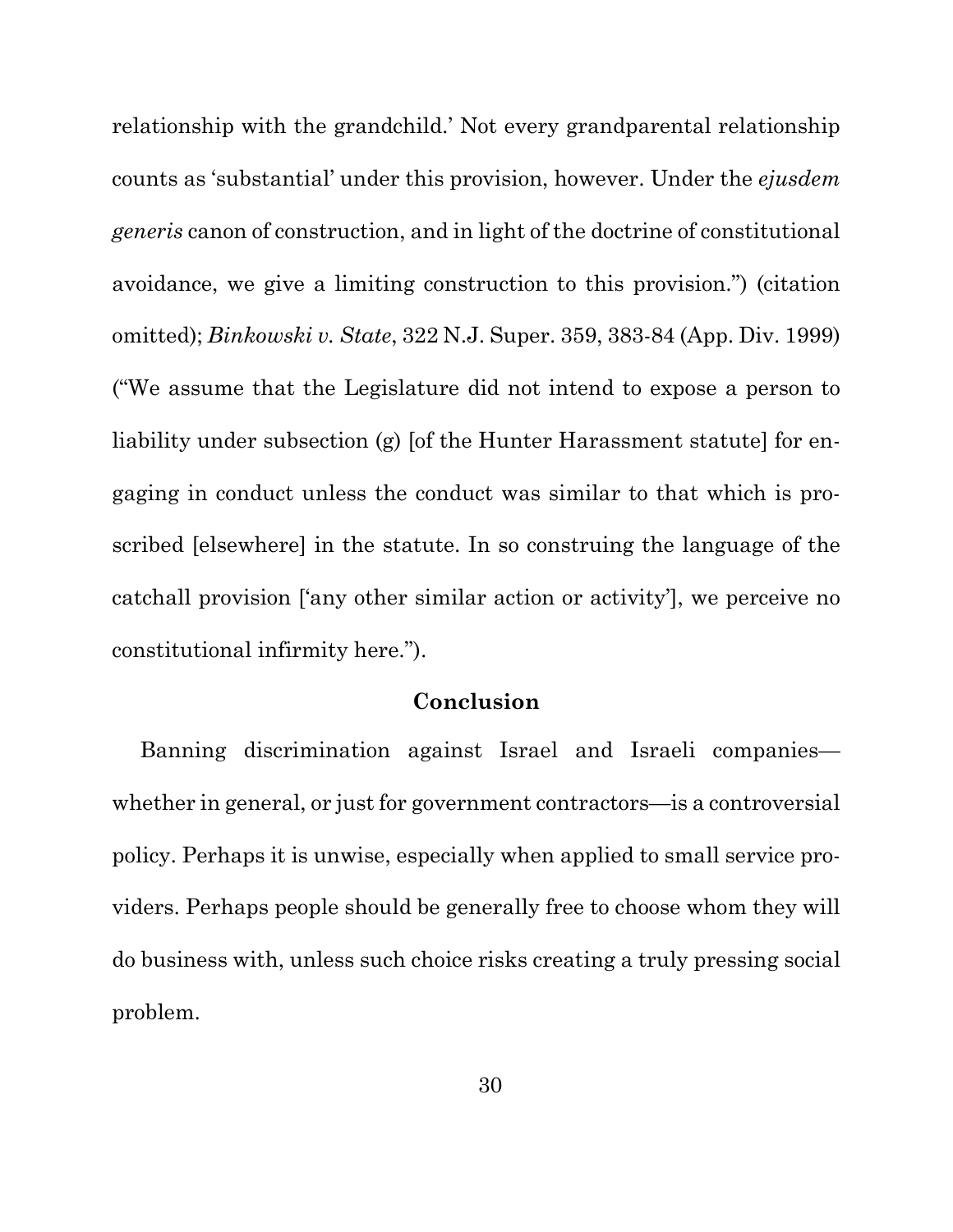But such decisions are a matter for the political process, not for courts. So long as a law leaves people free to say what they want, it may generally restrict people's decisions about whom to do business with—which are generally regulable conduct, not constitutionally protected speech.

Respectfully Submitted,

s/ Eugene Volokh

Attorney for *Amici Curiae* UCLA School of Law 385 Charles E. Young Dr. E Los Angeles, CA 90095 (310) 206-3926 volokh@law.ucla.edu

April 18, 2022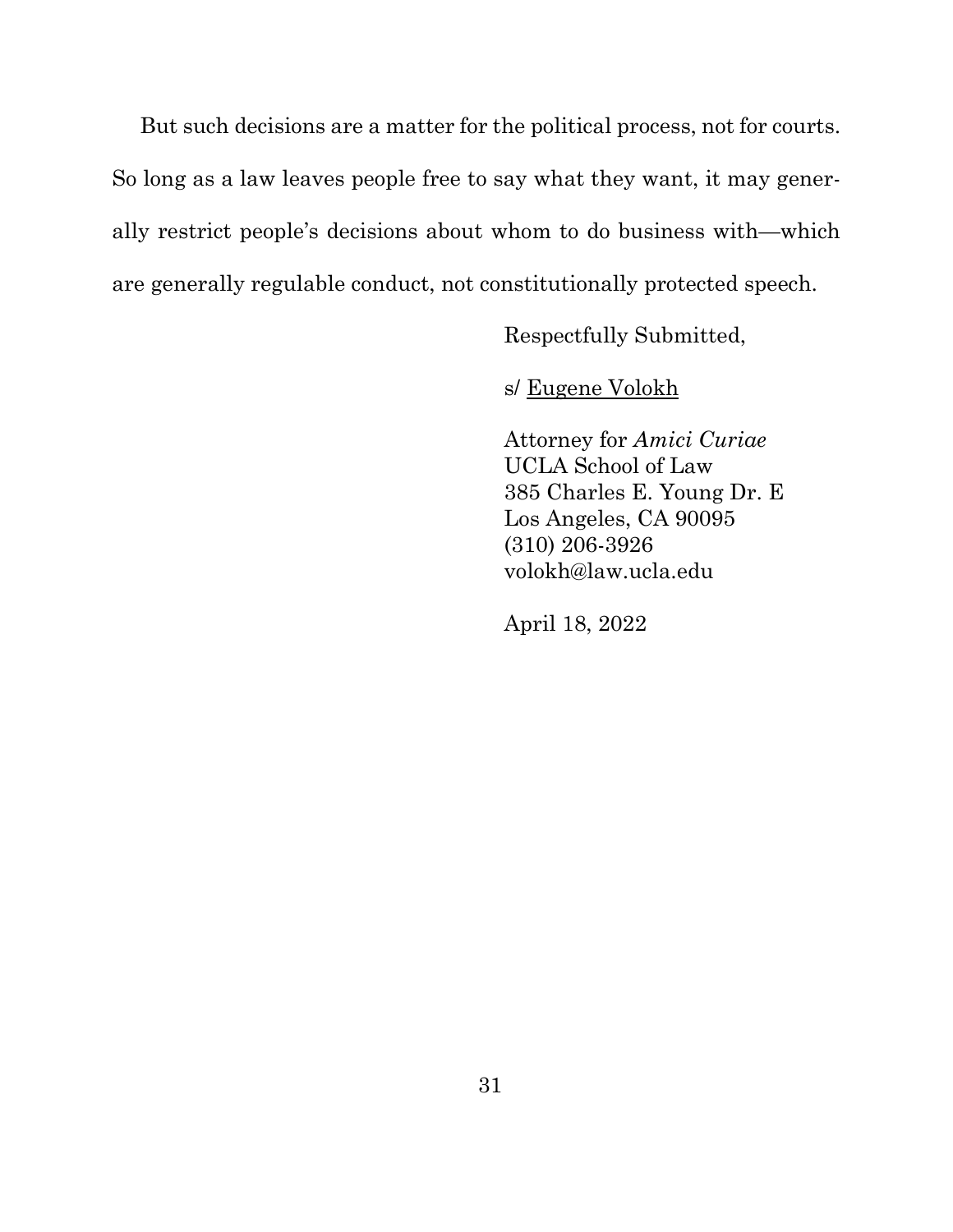#### **Certificate of Compliance**

<span id="page-39-0"></span>1. This brief complies with the type-volume limitation of [Fed. R. App.](https://a.next.westlaw.com/Link/Document/FullText?findType=L&pubNum=1000599&cite=USFRAPR32&originationContext=document&transitionType=DocumentItem&contextData=%28sc.DocLink%29#co_pp_70ee0000c9cb6)  [P. 32\(a\)\(7\)\(B\)](https://a.next.westlaw.com/Link/Document/FullText?findType=L&pubNum=1000599&cite=USFRAPR32&originationContext=document&transitionType=DocumentItem&contextData=%28sc.DocLink%29#co_pp_70ee0000c9cb6) because this brief contains 5,707 words, excluding the parts of the brief exempted by Fed. R. App. P.  $32(a)(7)(B)(iii)$ .

2. This brief complies with the typeface requirements of [Fed. R. App.](https://a.next.westlaw.com/Link/Document/FullText?findType=L&pubNum=1000599&cite=USFRAPR32&originationContext=document&transitionType=DocumentItem&contextData=%28sc.DocLink%29#co_pp_488b0000d05e2)  [P. 32\(a\)\(5\)](https://a.next.westlaw.com/Link/Document/FullText?findType=L&pubNum=1000599&cite=USFRAPR32&originationContext=document&transitionType=DocumentItem&contextData=%28sc.DocLink%29#co_pp_488b0000d05e2) and the type style requirements of [Fed. R. App. P. 32\(a\)\(6\)](https://a.next.westlaw.com/Link/Document/FullText?findType=L&pubNum=1000599&cite=USFRAPR32&originationContext=document&transitionType=DocumentItem&contextData=%28sc.DocLink%29#co_pp_1496000051ed7) because this brief has been prepared in a proportionally spaced typeface using Office 365 Word in 14-point Century Schoolbook.

s/ Eugene Volokh

Attorney for *Amici Curiae*